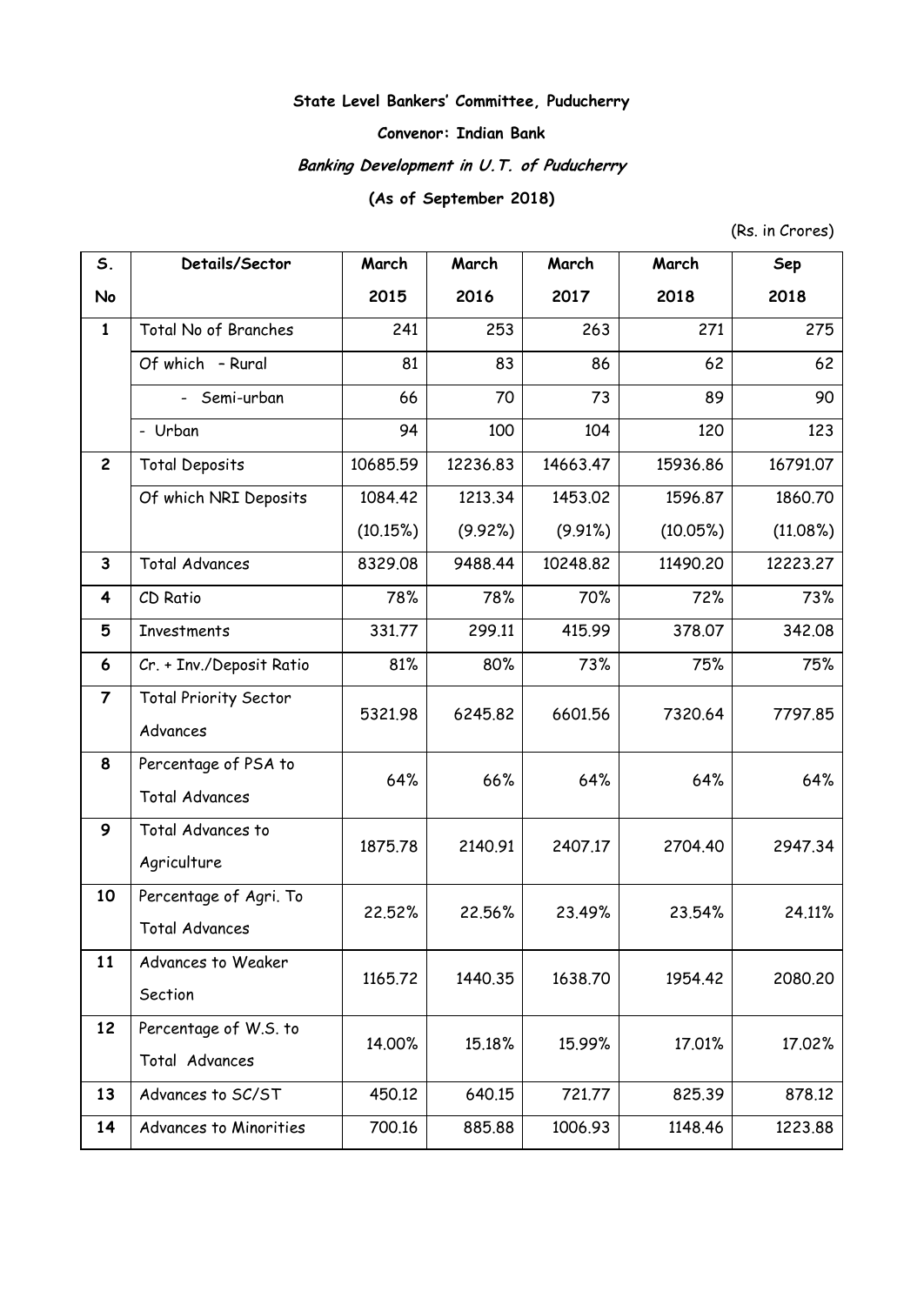## **II Disbursement made under Annual Credit Plan**

## **in UT of Puducherry (At a glance)**

<sup>(</sup>Rs. In Crores)

|             |             |             | Non farm |                 |         |
|-------------|-------------|-------------|----------|-----------------|---------|
| Year        | Particulars | Agriculture | Sector   | <b>Services</b> | Total   |
|             | Target      | 767.10      | 331.04   | 737.50          | 1835.64 |
| $2014 - 15$ | Achievement | 814.55      | 335.33   | 744.39          | 1894.27 |
|             | Achievement | 106.19%     | 101.29%  | 100.93%         | 103.19% |
|             | Target      | 871.24      | 340.24   | 746.00          | 1957.48 |
| 2015-16     | Achievement | 903.89      | 348.71   | 747.96          | 2000.56 |
|             | Achievement | 103.75%     | 101.73%  | 100.26%         | 102.20% |
|             | Target      | 956.44      | 450      | 790             | 2196.44 |
| 2016-17     | Achievement | 1052.67     | 461.46   | 711.87          | 2226,00 |
|             | Achievement | 110.06%     | 102.55%  | 90.11%          | 101.35% |
|             | Target      | 1162.63     | 562.63   | 914.01          | 2637,27 |
| 2017-18     | Achievement | 1219.41     | 586.43   | 913.15          | 2718.99 |
|             | Achievement | 104.88%     | 104.23%  | 100.12%         | 103.10% |
| 2018-19     | Target      | 715.50      | 347.45   | 338.65          | 1401.60 |
| (Upto Sep.  | Achievement | 735.97      | 351.44   | 325.77          | 1413.18 |
| 2018)       | Achievement | 102.86%     | 101.15%  | 96.20%          | 100.83% |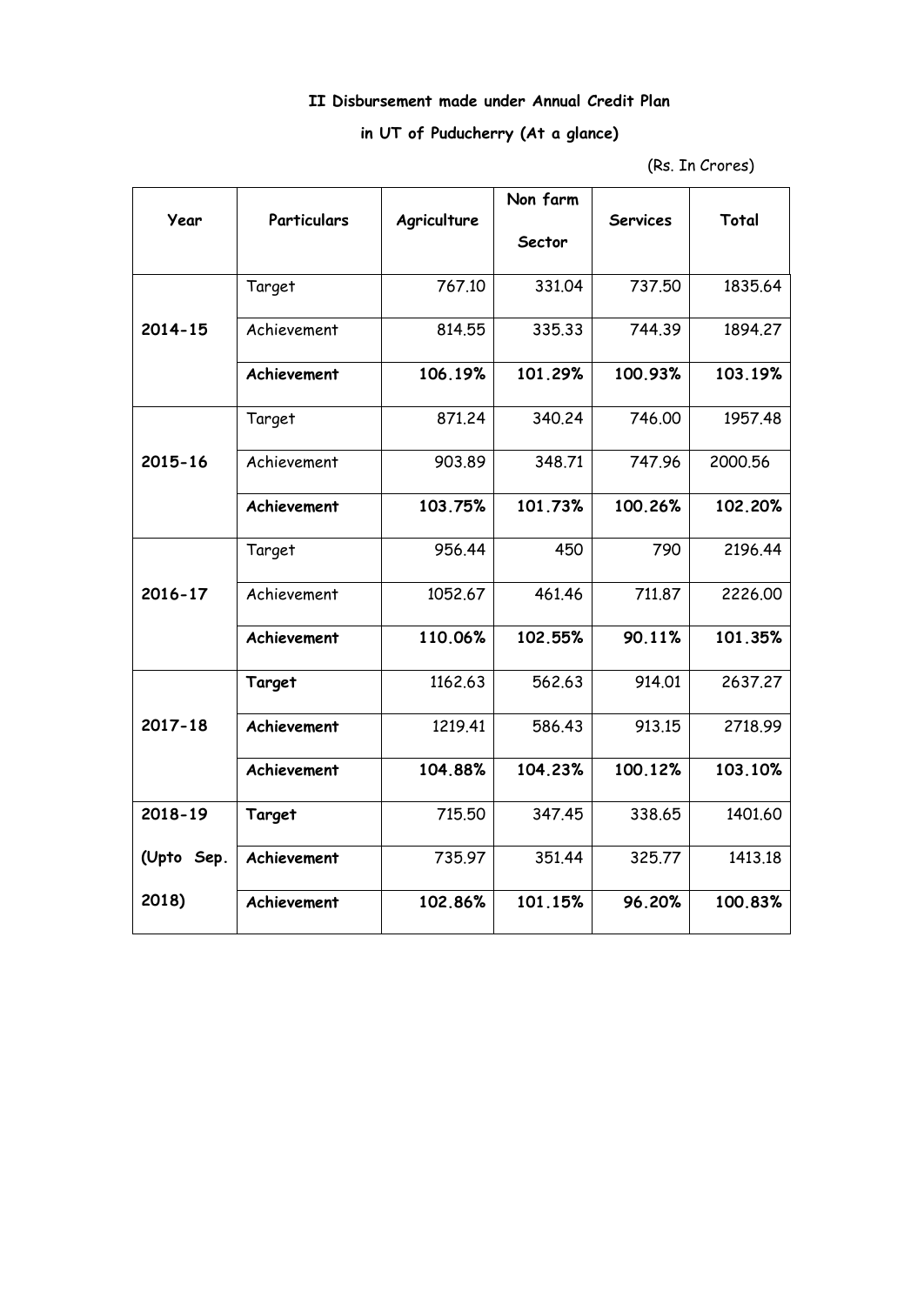## **Confirmation of minutes of the SLBC Meeting held on 17.09.2018**

The minutes of the SLBC meeting held on 17.09.2018 was communicated to all the members vide Lead Bank reference No. SLBC-UTP/L 05/ 2017-18/3006 Dated: 30.09.2018. The same was also made available in SLBC, Puducherry website.

A copy of the minutes is annexed.

The minutes of the meeting may please be confirmed.

**AGENDA: 2.**

## **Review of follow up action taken on the decisions of the earlier meeting**

| SI. | Issue                              | <b>Action initiated</b>                                   |
|-----|------------------------------------|-----------------------------------------------------------|
| No. |                                    |                                                           |
| 1   | Department of Rural Development-   | We have been informed that all formalities have been      |
|     | Allotment of Land for Indian Bank  | completed for the transfer of land from Department of     |
|     | Self Employment Training Institute | Health and Family Welfare Services to Department of       |
|     | (INDSETI).                         | Rural Development (DRDA) for allotment of the land for    |
|     |                                    | building infrastructure for INDSETI, Puducherry. The      |
|     |                                    | discussion on MOU details are in final stages and signing |
|     |                                    | would be done shortly.                                    |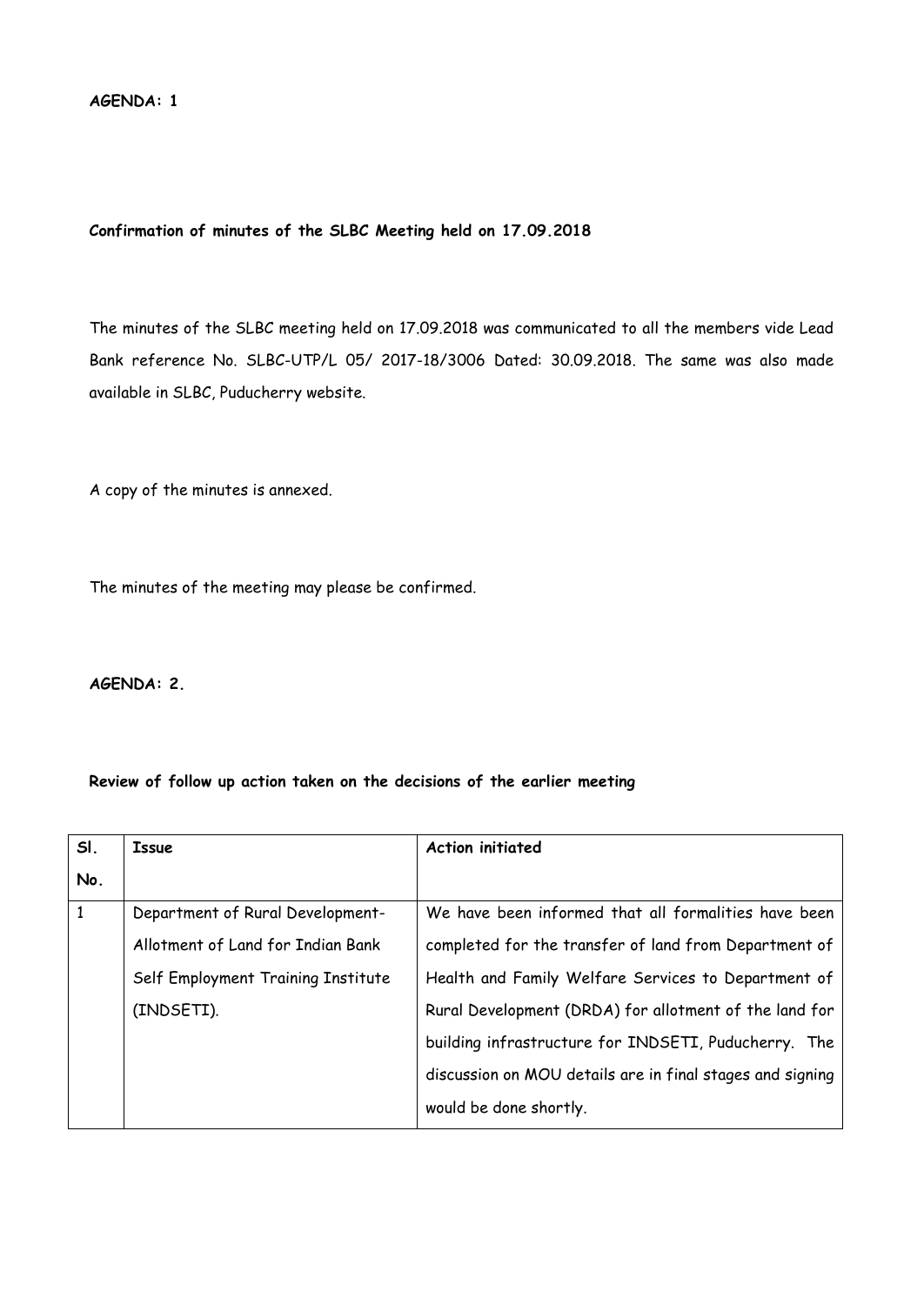## **Revamp of Lead Bank Scheme**

The Circular from Reserve Bank of India regarding revamp of Lead Bank Scheme was placed in the SLBC meeting held on 25.06.2018 and salient features of the same were discussed in the meeting. Accordingly the sub-committee has been constituted and the first meeting was held on 25.08.2018 and based on the discussions in the meeting and SLBC meeting held on 17.09.2018 all the members of SLBC have been invited for the Sub-committee meeting. Accordingly the second meeting of the subcommittee was convened on 09.11.2018 with all the members of the SLBC and various issues pertaining to SLBC UT of Puducherry were discussed.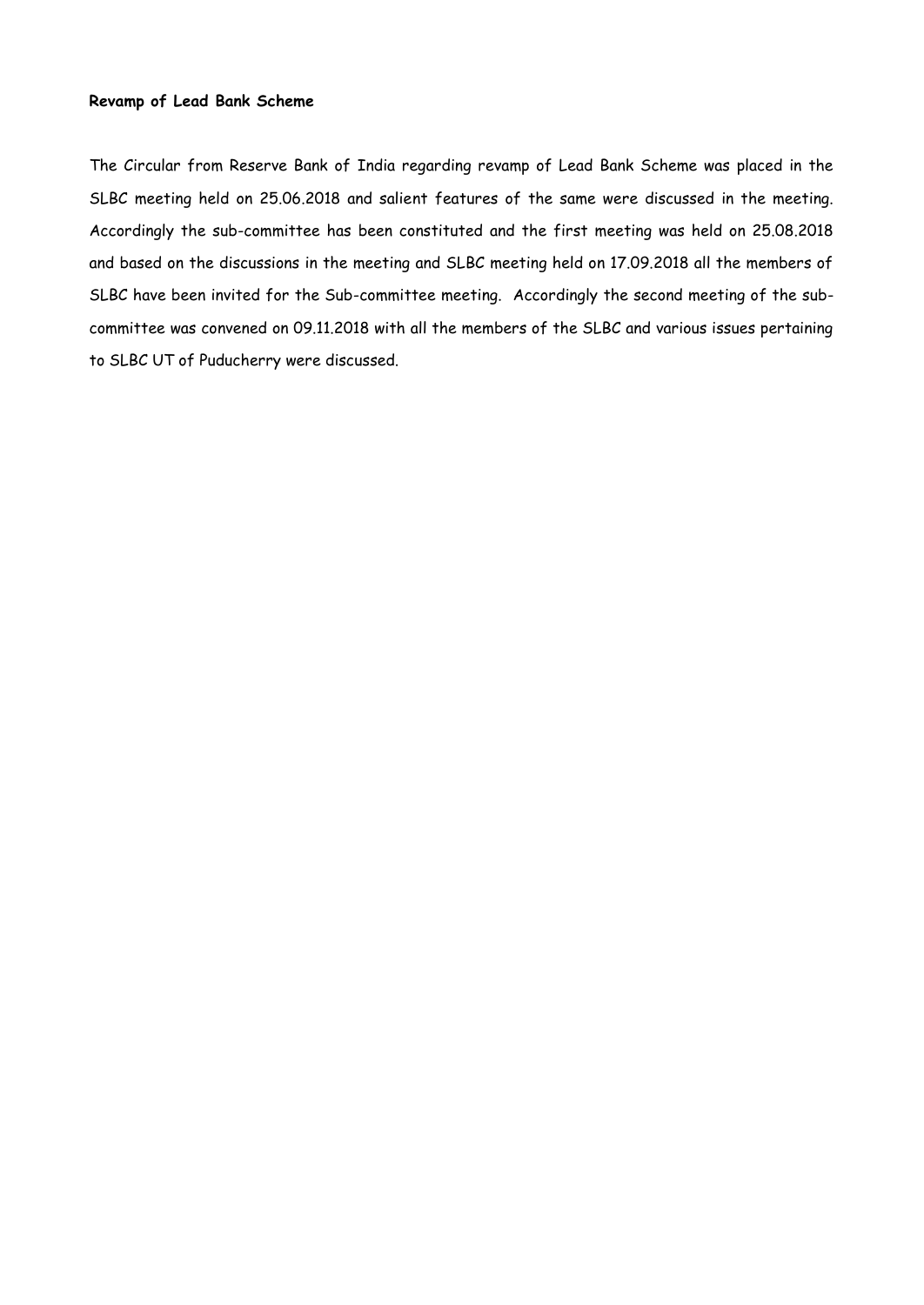## **3. FINANCIAL LITERACY**

Financial literacy is a part of the mission mode objective of PMJDY and all the banks are providing the same by conducting various meeting and programmes in their branches and service area villages of rural branches. With the view to encourage Digital transactions the various modes of cash less transactions to be explained in the financial literacy programmes. Rural branches are conducting Financial literacy programmes in the villages and during the year 2018-19 upto September 2018, 406 programmes have been conducted by 61 Rural branches.

**Financial Literacy and Credit Counseling Centre (FLCC)** is functioning in UT of Puducherry and providing services to general public. From 28.03.2009 to September 2018, 8808 clients have visited FLCC and availed counseling services provided by them. During the year 2018-19, FLC has also conducted 55 Going Digital camps, 67 target specific camps upto September 2018.

| S.No           | Date of<br>camp | <b>District</b>    | <b>Block</b>       | <b>Village</b>      | No of<br>participants |
|----------------|-----------------|--------------------|--------------------|---------------------|-----------------------|
| $\mathbf{1}$   | 02.07.2018      | <b>PONDICHERRY</b> | <b>OULGARET</b>    | SARAM               | 35                    |
| $\overline{2}$ | 10.07.2018      | <b>PONDICHERRY</b> | ARIYANKUPPAM       | ANDIYARPALAYAM      | 45                    |
| 3              | 13.07.2018      | <b>PONDICHERRY</b> | <b>PONDICHERRY</b> | SARAM               | 45                    |
| 4              | 21.07.2018      | <b>PONDICHERRY</b> | <b>OULGARET</b>    | <b>KURUMBAPET</b>   | 40                    |
| 5              | 24.07.2018      | <b>PONDICHERRY</b> | ARIYANKUPPAM       | ANANTHAPURAM        | 32                    |
| 6              | 27.07.2018      | <b>PONDICHERRY</b> | <b>OULGARET</b>    | SARAM               | 34                    |
| $\overline{7}$ | 03.08.2018      | <b>PONDICHERRY</b> | ARIYANKUPPAM       | <b>VINAYAGAMPET</b> | 40                    |
| 8              | 06.08.2018      | <b>PONDICHERRY</b> | <b>OULGARET</b>    | <b>LAWSPET</b>      | 140                   |
| 9              | 14.08.2018      | <b>PONDICHERRY</b> | <b>OULGARET</b>    | <b>KALAPET</b>      | 80                    |
| 10             | 23.08.2018      | <b>PONDICHERRY</b> | ARIYANKUPPAM       | <b>VINAYAGAMPET</b> | 42                    |
| 11             | 24.08.2018      | <b>PONDICHERRY</b> | <b>OULGARET</b>    | SARAM               | 35                    |
| 12             | 27.08.2018      | <b>PONDICHERRY</b> | <b>OULGARET</b>    | <b>MUTHIALPET</b>   | 19                    |
| 13             | 03.09.2018      | <b>PONDICHERRY</b> | ARIYANKUPPAM       | <b>VAMBUPET</b>     | 40                    |
| 14             | 03.09.2018      | <b>PONDICHERRY</b> | <b>PONDICHERRY</b> | SARAM               | 21                    |
| 15             | 06.09.2018      | <b>PONDICHERRY</b> | <b>VILLIANUR</b>   | <b>NALLUR</b>       | 36                    |
| 16             | 11.09.2018      | <b>PONDICHERRY</b> | ARIYANKUPPAM       | SORIYANKUPPAM       | 42                    |
| 17             | 15.09.2018      | <b>PONDICHERRY</b> | <b>PONDICHERRY</b> | PAKKUMUDAYANPET     | 120                   |
| 18             | 20.09.2018      | <b>PONDICHERRY</b> | <b>PONDICHERRY</b> | SARAM               | 35                    |
| 19             | 21.09.2018      | <b>PONDICHERRY</b> | <b>OULGARET</b>    | <b>AUROVILE</b>     | 31                    |
| 20             | 25.09.2018      | <b>PONDICHERRY</b> | ARIYANKUPPAM       | ERIKARAI VAMBUPET   | 210                   |

**Details of Going Digital Camp conducted during the quarter is as follows:**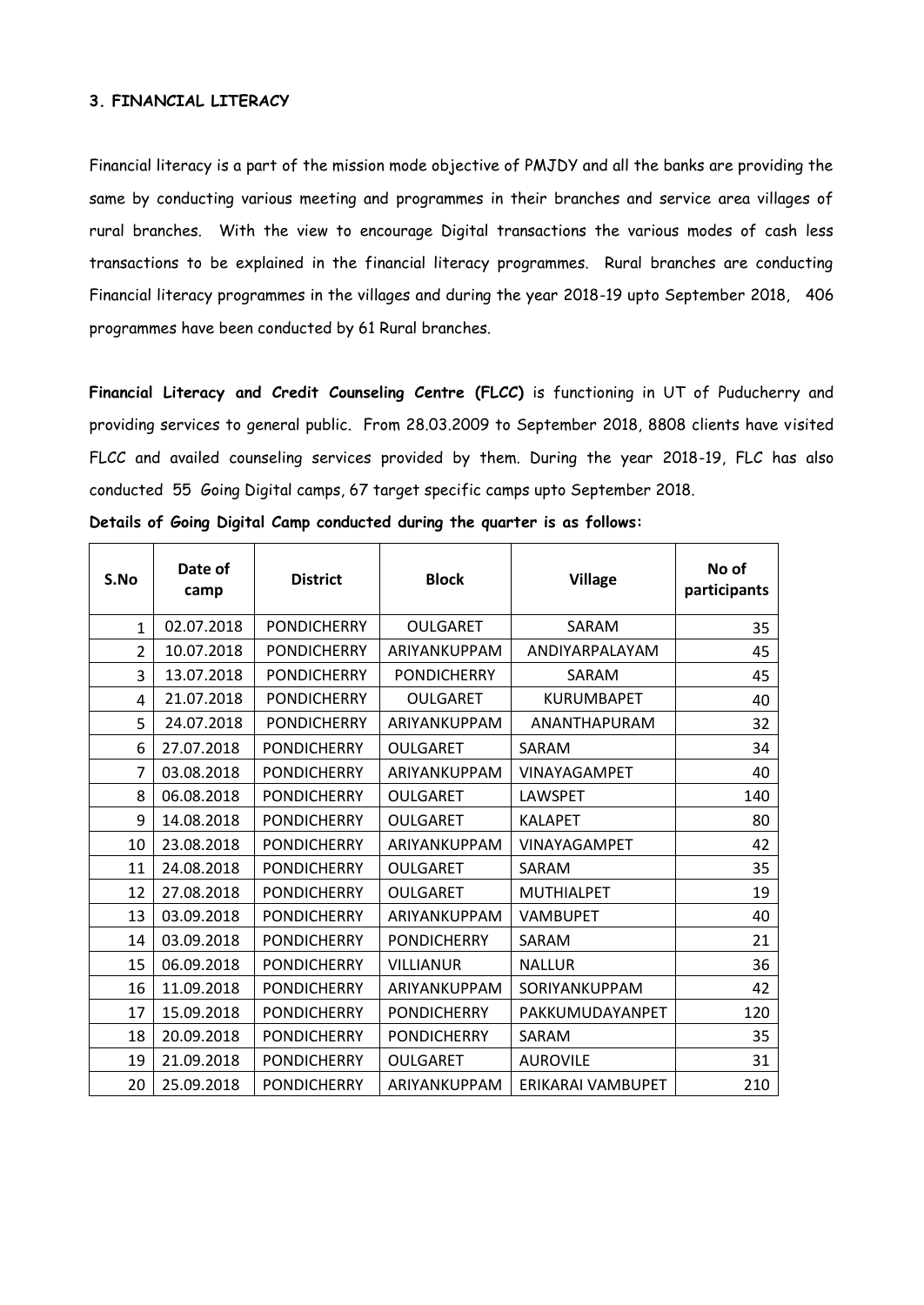## **4. Training**

**Indian Bank Self Employment Training Institute (INDSETI) -** A total of 219 programmes have been conducted by the institute up to September 2018 in which 6006 candidates were trained in various skills to start self employment ventures and build their financial capabilities. Off-campus training programmes are also being conducted. The settlement rate of trained candidates is at 72%.

## **Performance of INDSETI during April to November 2018**

INDSETI has so far conducted sixteen skill development programs during the performance year 2018 - 2019. As against the annual target fixed of 750 candidates, till date the achievement is 478.

| SI  | Name of the Programme              | <b>Start Date</b> | <b>End Date</b> | No   | Total    | Of Which |                |
|-----|------------------------------------|-------------------|-----------------|------|----------|----------|----------------|
| No. |                                    |                   |                 | of   | Trainees |          |                |
|     |                                    |                   |                 | Days |          | Men      | Women          |
| 1   | Women's Tailor                     | $6 - Apr - 18$    | 12-May-18       | 30   | 35       | 0        | 35             |
| 2   | <b>Installation of CCTV Camera</b> | 19-Apr-18         | $4-May-18$      | 13   | 33       | 33       | 0              |
| 3   | Vastra Chitra Kala Udyami          | 17-May-18         | $21-Jun-18$     | 35   | 35       | 0        | 35             |
| 4   | EDP for PMEGP Beneficiaries        | 23-May-18         | $2-Jun-18$      | 10   | 17       | 12       | 5              |
| 5   | Dairy Farming and Vermi            | 28-May-18         | $7 - Jun-18$    | 10   | 35       | 4        | 31             |
| 6   | <b>Beauty Parlor Management</b>    | $4-Jun-18$        | $9-Jul-18$      | 30   | 35       | 0        | 35             |
| 7   | Homemade Agarbathi Maker           | $22-Jun-18$       | $3-Jul-18$      | 12   | 33       | 6        | 27             |
| 8   | Cell phone Repairs and Service     | $5-Jul-18$        | $9-Auq-18$      | 30   | 35       | 35       | 0              |
| 9   | Dairy Farming and Vermi            | $5-Jul-18$        | $16 - Jul - 18$ | 12   | 31       | 11       | 20             |
| 10  | Photography and Videography        | $30 - Jul - 18$   | $5-$ Sep $-18$  | 30   | 35       | 33       | $\overline{c}$ |
| 11  | Dairy Farming and Vermi            | $6 - Aug-18$      | $20-Auq-18$     | 15   | 35       | 0        | 35             |
| 12  | Business Correspondent &           | $27 - Aug - 18$   | $6-$ Sep $-18$  | 10   | 20       | 10       | 10             |
| 13  | EDP for PMEGP Beneficiaries        | $27-Aug-18$       | $6-$ Sep $-18$  | 10   | 17       | 14       | 3              |
| 14  | Dairy Farming and Vermi            | $3-$ Sep $-18$    | 14-Sep-18       | 12   | 35       | 5        | 30             |
| 15  | Vastra Chitra Kala Udyami          | $8-$ Sep $-18$    | 15-Oct-18       | 30   | 35       | 0        | 35             |
| 16  | General EDP                        | 10-Oct-18         | 16-Oct-18       | 6    | 12       | 0        | 12             |
|     |                                    |                   |                 |      | 478      | 163      | 315            |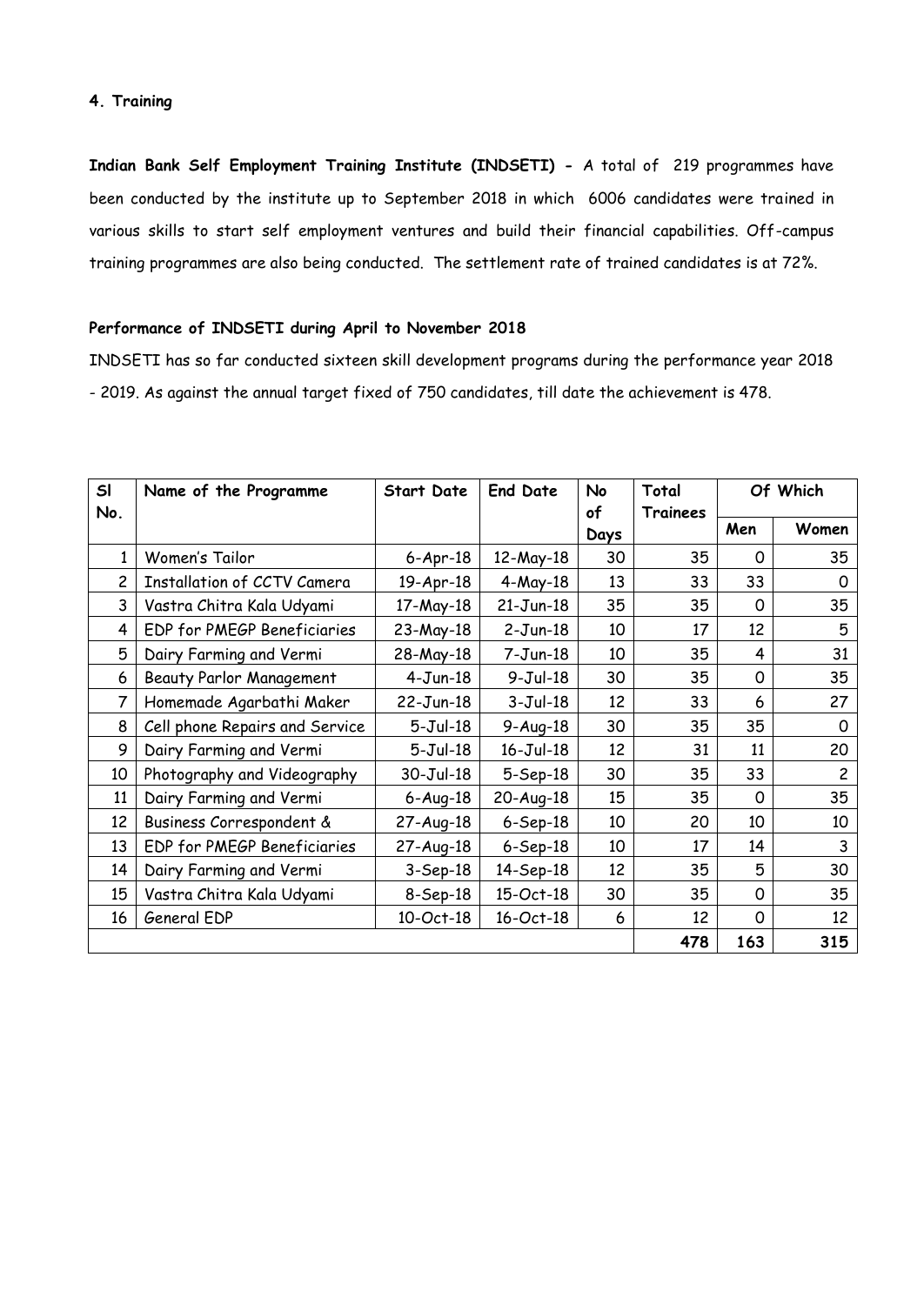## **Training identified for the next three coming months**

The following programs are proposed by INDSETI for the coming months

- 1. Cell phone servicing
- 2. Photography and Videography
- 3. Women tailoring
- 4. Installation & servicing of CCTV Camera, Security Alarm & Smoke Detector
- 5. Vegetable cultivation
- 6. Motor rewinding and electrical appliances repairing
- 7. Plumbing and sanitation
- 8. Aariya Embroidery
- 9. Two wheeler repairing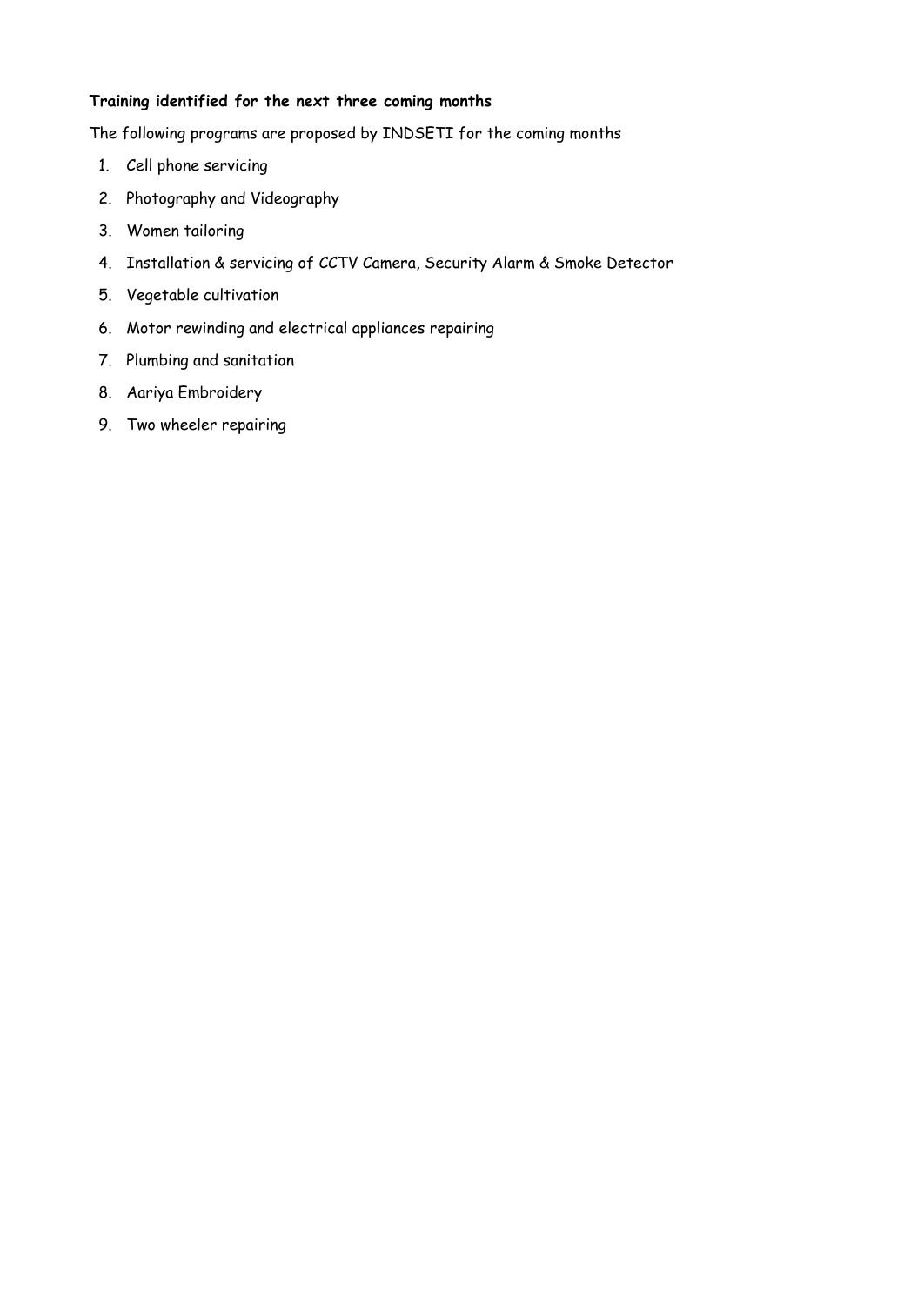## **5. Pradhan Mantri Awas Yojana (PMAY)**

In the SLBC meeting held on 27.12.2017, the forum has approved the unique scheme called PMAY-Puduvai Plus for EWS/LIG for implementation in UTP. Slum clearance Board has sent applications to banks for processing in Urban areas and sanction has also been provided for the first set of applications. The scheme is also being implemented in rural areas in Karayamputhur with PLF cooperation and JLG mode. All the banks are requested to process the applications as per guidelines.

Indian Bank as Lead Bank has implemented PMAY-Puduvai Plus Scheme in Puducherry along with Slum Clearance Board. Last year 19 beneficiaries were assisted with a loan of Rs.16.50 lakhs and the recovery rate is 100%. This year 21 persons have been assisted so far with a loan amount of Rs.42 lakhs and Honourable Chief Minister of Puducherry had distributed the DDs to the beneficiaries last month.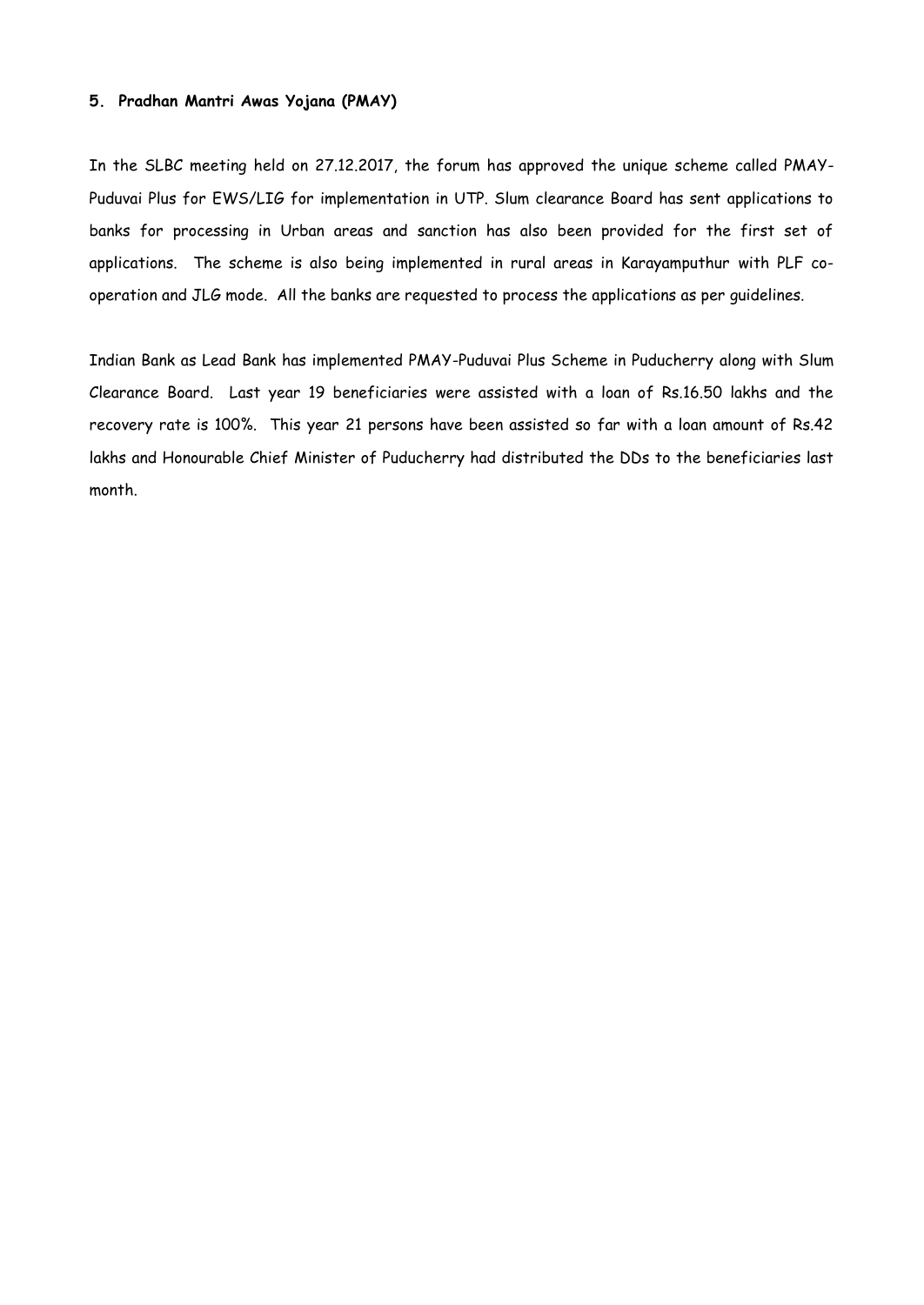#### **6. Financial Inclusion**

## **Pradhan Mantri Jan Dhan Yojana (PMJDY), Mobile seeding, Aadhaar seeding & Authentication**

All the member banks continue to open new accounts to new members of the households for additional accounts under PMJDY. While opening new accounts Aadhaar and Mobile numbers are to be simultaneously seeded to the accounts. The status of Aadhaar authentication in banks accounts of UT of Puducherry is 51% and the Aadhaar seeding percentage is 85%. Mobile seeding in UTP is placed at 92%. All banks are requested to continue the Aadhaar and Mobile seeding in SB accounts especially for beneficiaries of various schemes and also to the willing account holders after obtaining the consent form as per guidelines. Aadhaar seeding and mobile seeding will facilitate transfer of DBT benefits and also help in furtherance of digital payment and transactions in the account.

#### **Direct Benefit Transfer & Payment of Old Age Pension**

In UT of Puducherry, in addition to identified Central Government Schemes, DBT is also implemented for State Government Schemes especially Old Age Pension. Banks have been requested by the UT Government to ensure payment of the pension amount to the beneficiaries at their doorstep without any difficulty especially to the very old, disabled beneficiaries etc who are not in a position to visit the bank branches to draw their pension. The details of pension paid to the beneficiary may be sent to lead bank to submit the consolidated claim to Government of Puducherry for payment of the eligible commission. In this regard, banks have been requested to take immediate steps to identify and engage more BCs to their branches in UTP so that pension amount can be paid to these pensioners as requested by the Government of Puducherry. As on date there are 110 BCAs have been engaged by banks in UTP. Banks are requested to inform the updated details of the BCs engaged by them and also their future plans for engagement of more BCs. The list of BCs available in UT of Puducherry is placed for the information of the forum. The BCs are providing service at their respective locations/villages. There are no issues relating to connectivity and any problem if encountered is solved immediately with the co-operation of the service providers. Banks are requested to send the updated details of Branch, ATM & BC to Government of India for updation in the Jan Darshak App of Ministry of Finance.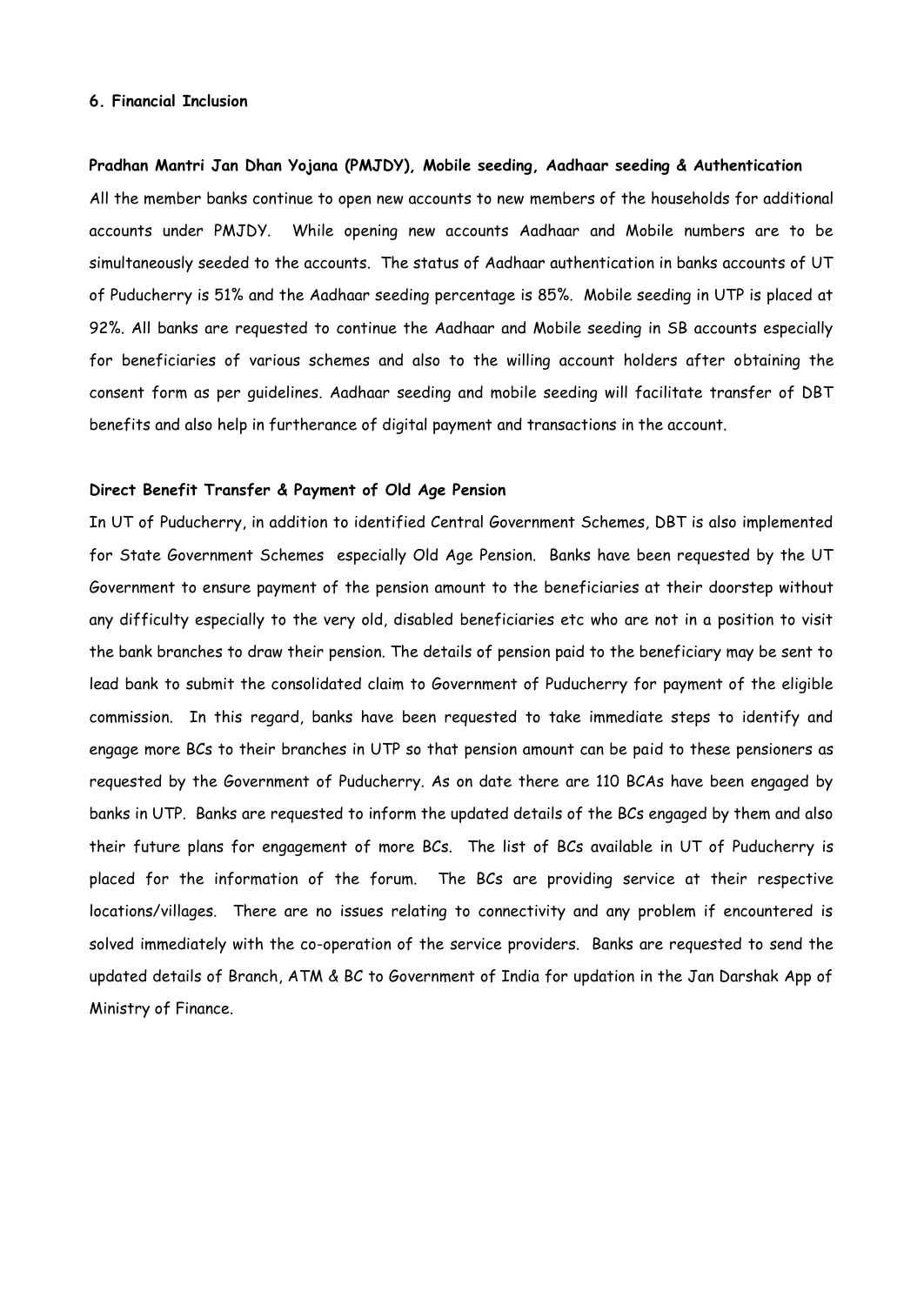#### **Direct Benefit Transfer to Family Cards by Department of Civil Supplies**

Food subsidy is being transferred to bank accounts of the beneficiaries by Civil Supplies department every month. It has been informed that the amount is not transferred to some accounts due to various reasons. The list of such accounts received from the department has been sent to banks for rectification if possible at their end. Banks are requested to extend their co-operation with the department to avoid rejections.

## **Promotion of Digital Banking in all area including villages**

As per Government of India guidelines, banks are requested to conduct awareness camps in all Service Area villages and urban wards to promote cashless transactions among the public. The focus is to be more on BHIM applications. BHIM-Aadhaar application, Dynamic and Static Bharat QR Code promotion. All the Government Departments are also been requested to switch over to digital mode of transaction to the maximum possible extent. Many banks have adopted villages under Digital India Scheme. The camps conducted are to be reported to Lead Bank for placing in SLBC along with the particulars of merchant on-boarding with BHIM Aadhaar applications. Government of India has informed a target of 5 crore digital transactions for UT of Puducherry for the year 2018-19 and have also informed that progress would be monitored through dash board in "MeitY". The banks are requested to inform the details on monthly basis so as to send the consolidated details to Government of India. Banks are requested to make all out efforts to surpass the targets set for the year 2018- 19. In smart cities, each bank branch is to canvas 100 merchants for BHIM Aadhaar application and banks are requested to send the details to lead bank.

## **Honorable Supreme Court's Aadhaar Judgement**

A Copy of the letter received from Government of India through Planning Department Government of Puducherry regarding Honourable Supreme Court Aadhaar Judgement - Use of Aadhaar for opening bank accounts and withdrawal of money through AePS is placed for information of the members. All the members are requested to be guided accordingly. .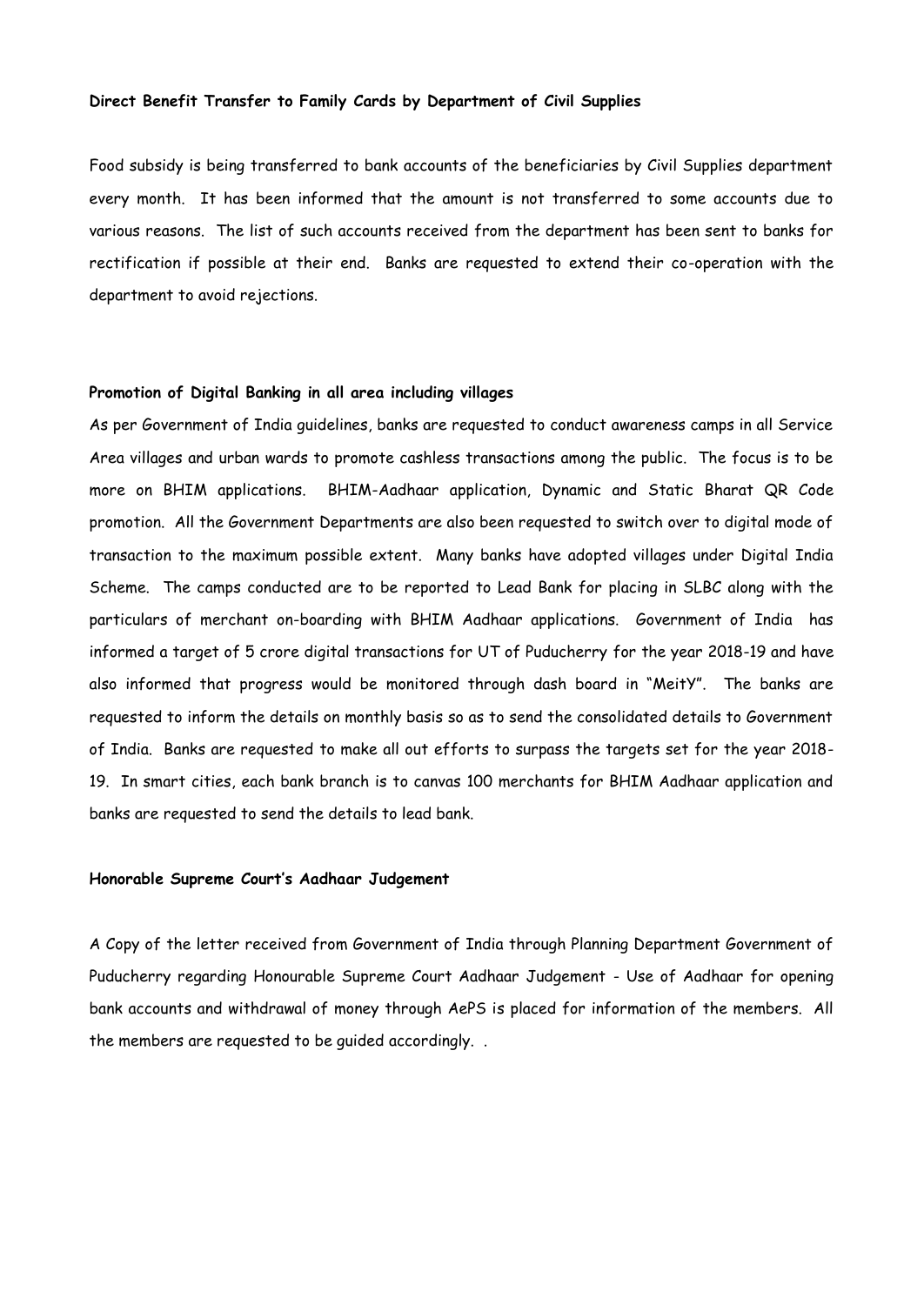#### **7. Enrolment under 3 Social Security Schemes**

Banks are requested to continue enrolment under 3 social security schemes viz. Pradhan Mantri Jeevan Jyothi Bima Yojana (PMJJBY) and Pradhan Mantri Suraksha Bima Yojana (PMSBY) and Atal Pension Yojana (APY). As the enrolments are being done on ongoing basis all the member banks are requested to contribute their maximum to ensure coverage of all eligible people of UTP under these schemes.

As on 31.10.2018, the enrolment under PMJJBY, PMSBY and APY was 75872, 226738 and 18036 respectively. The bank-wise performance is placed for the information of the members.

Government of India is requesting banks to ensure maximum enrollment of all eligible account holders in these schemes so that social security benefits will be made available to them. With regard to APY various campaigns are being conducted by PFRDA to bring at least 2% of eligible Indian population under APY ambit. All the banks are requested to take all possible steps to actively participate, mobilize maximum accounts and cover all their eligible customers. All the bank branches have been given with targets of minimum 70 per branch by PFRDA under APY and they have requested to invariably review the performance of the scheme in SLBC meetings.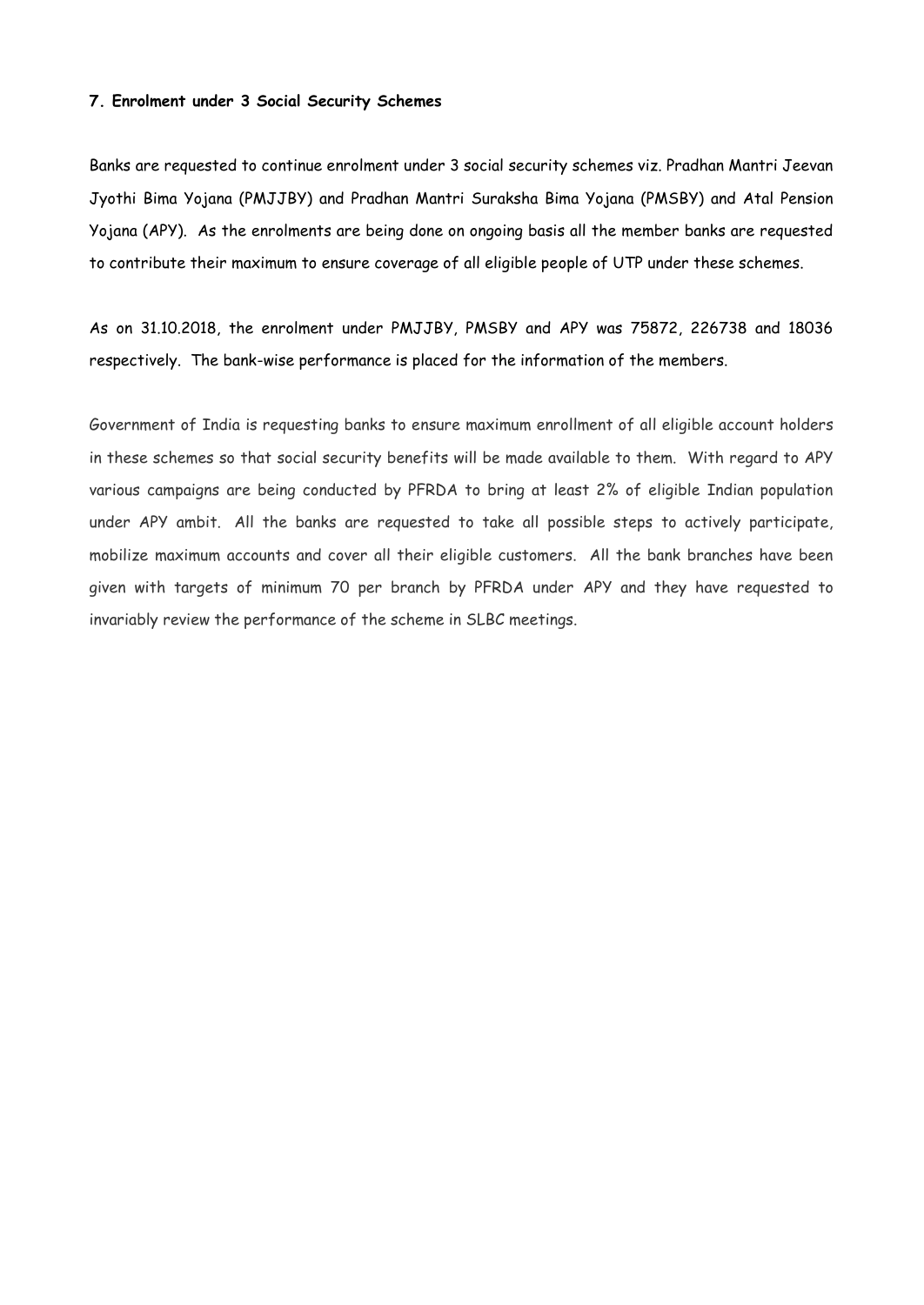## **8. Pradhan Mantri MUDRA Yojana (PMMY) & Stand-up India Scheme**

## **PMMY:**

Banks in Union territory of Puducherry have been providing loans for starting self employment enterprises under appropriate scheme of MUDRA. The overall disbursement of UT of Puducherry as per MUDRA website under PMMY website which also includes NBFCs, Microfinance institutions is placed at Rs. 570.20 Crores.

| Mudra   | Number of accounts | Sanction       | Disbursement  |
|---------|--------------------|----------------|---------------|
|         |                    | (Rs. in crore) | (Rs in crore) |
| Shishu  | 69811              | 208,74         | 207.79        |
| Kishore | 10159              | 207,08         | 200.55        |
| Tarun   | 2056               | 170.65         | 161.86        |
| Total   | 82026              | 586.47         | 570.20        |

The scheme-wise achievement under Mudra as on 26.10.2018 are as follows

#### **Start up India / Stand up India Programme (SUIP)**

As per the scheme, All Banks were advised to ensure sanctioning of loan between Rs. 10.00 lakh and 100 lakh to at least one Scheduled Caste (SC) or Scheduled Tribe (ST) borrower and at least one women borrower per branch for setting up a green field enterprise. As on March 2018, in UTP there were 271 branches and the target for UTP is 542. Various publicity measures are being undertaken by Lead Bank, SIDBI, NABARD and Government Departments to create awareness about the scheme.

As on 31.10.2018, 127 borrowers have been sanctioned loans under Stand-up India Scheme. It has been informed that the banks have to upload the sanctioned details in the portal and only the performance as available in the Stand-up India Portal will be taken into consideration by Government of India.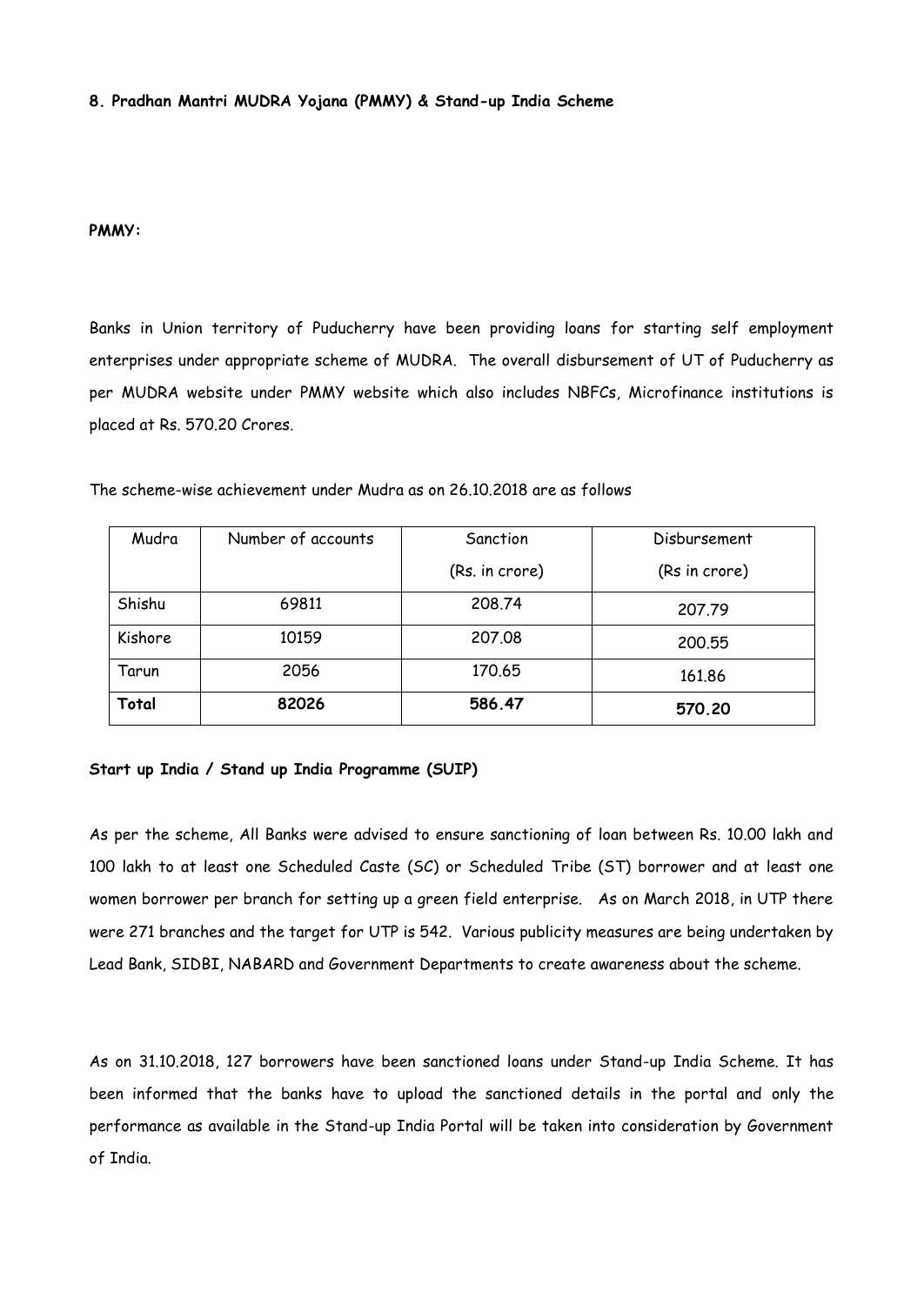## **9. Review of performance of Banks in U.T. of Puducherry:**

(Position as at the end of September 2018)

## **Branch Net Work:**

As at the end of September 2018, there are 43 banking institutions with a total network of 275 branches operating in the Union Territory of Puducherry. Jana Small Finance Bank has also started its operation in UT of Puducherry. The commercial banks with 202 branches, Puducherry State Cooperative Bank (PSCB) with 27 branches and Puducherry Co-operative Central Land Development Bank with one Branch and a Regional Rural Bank named Pudhuvai Bharathiar Grama Bank (PBGB) with 43 branches are taking care of the banking services of the people in the UT of Puducherry.

| <b>No</b> | Particulars                            | No. of      | Of which Rural  | <b>Branches</b> in |
|-----------|----------------------------------------|-------------|-----------------|--------------------|
|           |                                        | branches in | branches in UTP | Karaikal           |
|           |                                        | <b>UTP</b>  |                 | Region             |
|           | <b>Commercial Banks</b>                | 204         | 34              | 39                 |
| 01        | Of which                               |             |                 |                    |
|           | Nationalized Banks<br>$\mathfrak{a}$ . | 152         | 31              | 30                 |
|           | b. Private Sector Banks                | 52          | 3               | 9                  |
| 02        | Puducherry State Co-op. Bank           | 27          | 9               | 3                  |
| 03        | P.C.C.L.D. Bank                        | 1           |                 |                    |
| 04        | Regional Rural Bank                    | 43          | 19              | 9                  |
|           | TOTAL                                  | 275         | 62              | 51                 |

The Agency wise break up is as under:

Besides this, PIPDIC (A Government of Puducherry Undertaking) & SIDBI are also extending loan assistance to the needy in the Union Territory. Of these 275 branches, 213 branches constituting 77% are in urban/semi-urban areas. As per the census 2011, the population of Union Territory of Puducherry is 1247953. The population covered per branch is placed at 4538.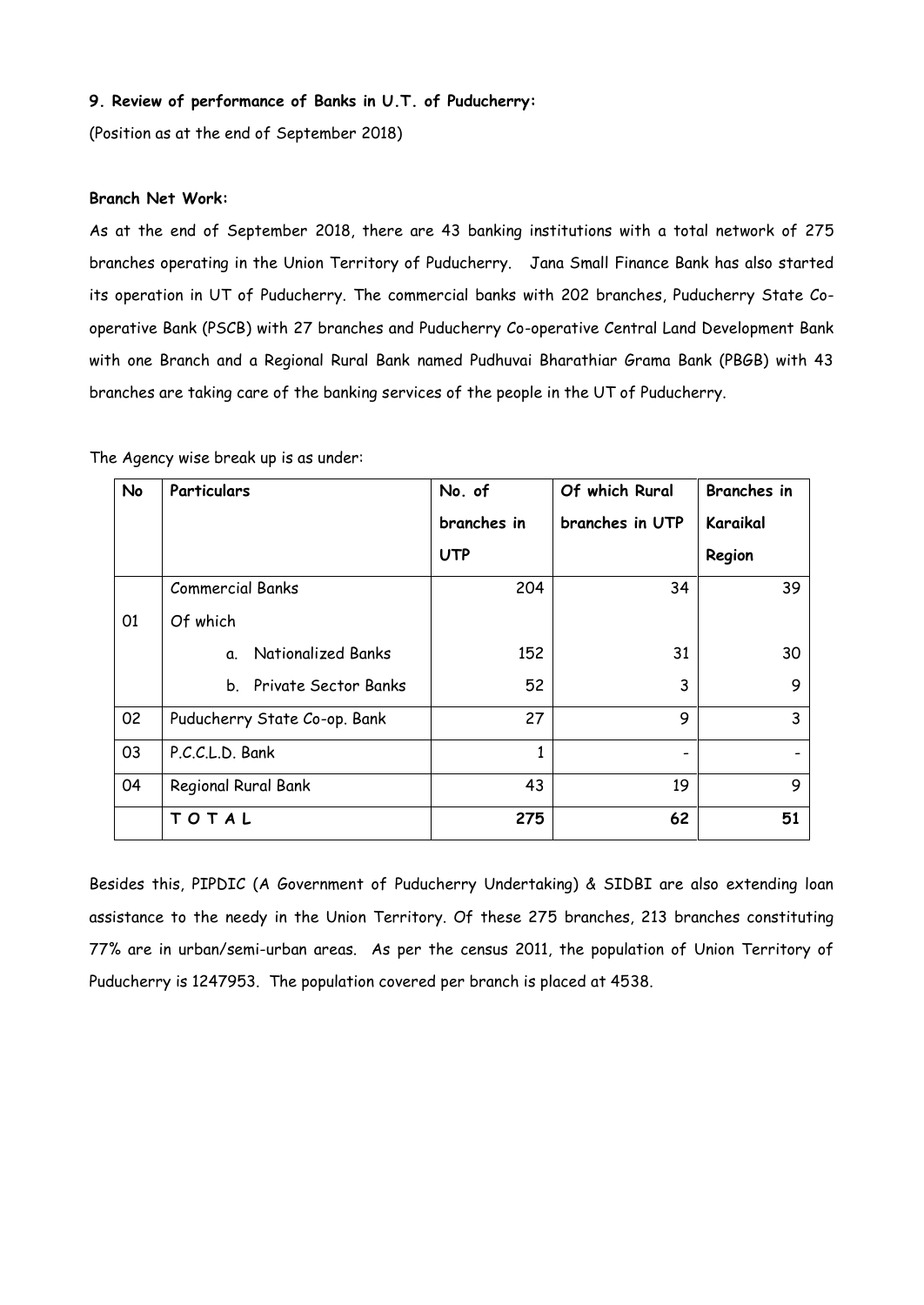The comparative details of the agency-wise performance under various important parameters are furnished below:

| SI.<br>No      | Details/Sector                                           | March<br>2017 | Sep 2017 | Variation<br>over<br>March<br>2017 | March<br>2018 | Sep 2018            | Variation<br>over<br>March<br>2018 | <b>YoY</b><br>Growth |
|----------------|----------------------------------------------------------|---------------|----------|------------------------------------|---------------|---------------------|------------------------------------|----------------------|
| $\mathbf{1}$   | <b>Total Deposits</b>                                    | 14663.47      | 15155.36 | 491.89<br>3.35%                    | 15936.86      | 16791.07            | 854.21<br>5.36%                    | 1768.28<br>11.99%    |
|                | Of which NRI<br>Deposits                                 | 1453.02       | 1536.33  | 88.31<br>5.73%                     | 1596.87       | 1860.70<br>(11.08%) | 263.83<br>16.52%                   | 244.98<br>17.46%     |
| $\overline{c}$ | <b>Total Advances</b>                                    | 10248.82      | 10882.21 | 633.39<br>6.18%                    | 11490.20      | 12223.27            | 733.07<br>6.38%                    | 1512.53<br>14.51%    |
| 3              | CD Ratio                                                 | 70%           | 72%      | 2%                                 | 72%           | 73%                 | 1%                                 | $1\%$                |
| 4              | <b>Investments</b>                                       | 415.99        | 392.87   | $-23.12$                           | 378.07        | 342.08              | $-35.99$                           | $-50.79$             |
| 5              | $Credit + Inv /$<br>Deposit Ratio                        | 73%           | 74%      | $1\%$                              | 75%           | 75%                 | No<br>Variation                    | $1\%$                |
| 6              | <b>Total Priority</b><br>Sector<br>Advances              | 6601.56       | 6916.58  | 315.02<br>4.77%                    | 7320.64       | 7797.85             | 477.21<br>6.52%                    | 881.27<br>12.74%     |
| $\overline{7}$ | % of Priority<br>Sector Adv. to<br><b>Total Advances</b> | 64%           | 64%      | No<br>variation                    | 64%           | 64%                 | No<br>Variation                    | No<br>Variation      |
| 8              | <b>Total Advances</b><br>to Agriculture                  | 2407.17       | 2559.24  | 152.07<br>6.32%                    | 2704.40       | 2947.34             | 242.94<br>8.98%                    | 388.10<br>15.16%     |
| 9              | % of Agri.<br>advances to<br><b>Total Advances</b>       | 23.49%        | 23.52%   | 0.03%                              | 23.54%        | 24.11%              | 0.57%                              | 0.59%                |
| 10             | Advances to<br><b>Weaker Section</b>                     | 1638.70       | 1791.30  | 152,60                             | 1954.42       | 2080.20             | 125.78                             | 288.90               |
| 11             | % of Weaker<br>Section to<br><b>Total Advances</b>       | 15.99%        | 16.46%   | 0.47%                              | 17.01%        | 17.02%              | 0.01%                              | 0.56%                |
| 12             | Advances to<br>SC/ST                                     | 721.77        | 785.99   | 64.22                              | 825.39        | 878.12              | 52.73                              | 92.13                |
| 13             | Advances to<br>Minorities                                | 1006.93       | 1065.06  | 58.13                              | 1148.46       | 1223.88             | 75.42                              | 158.82               |

**Rs.in crores**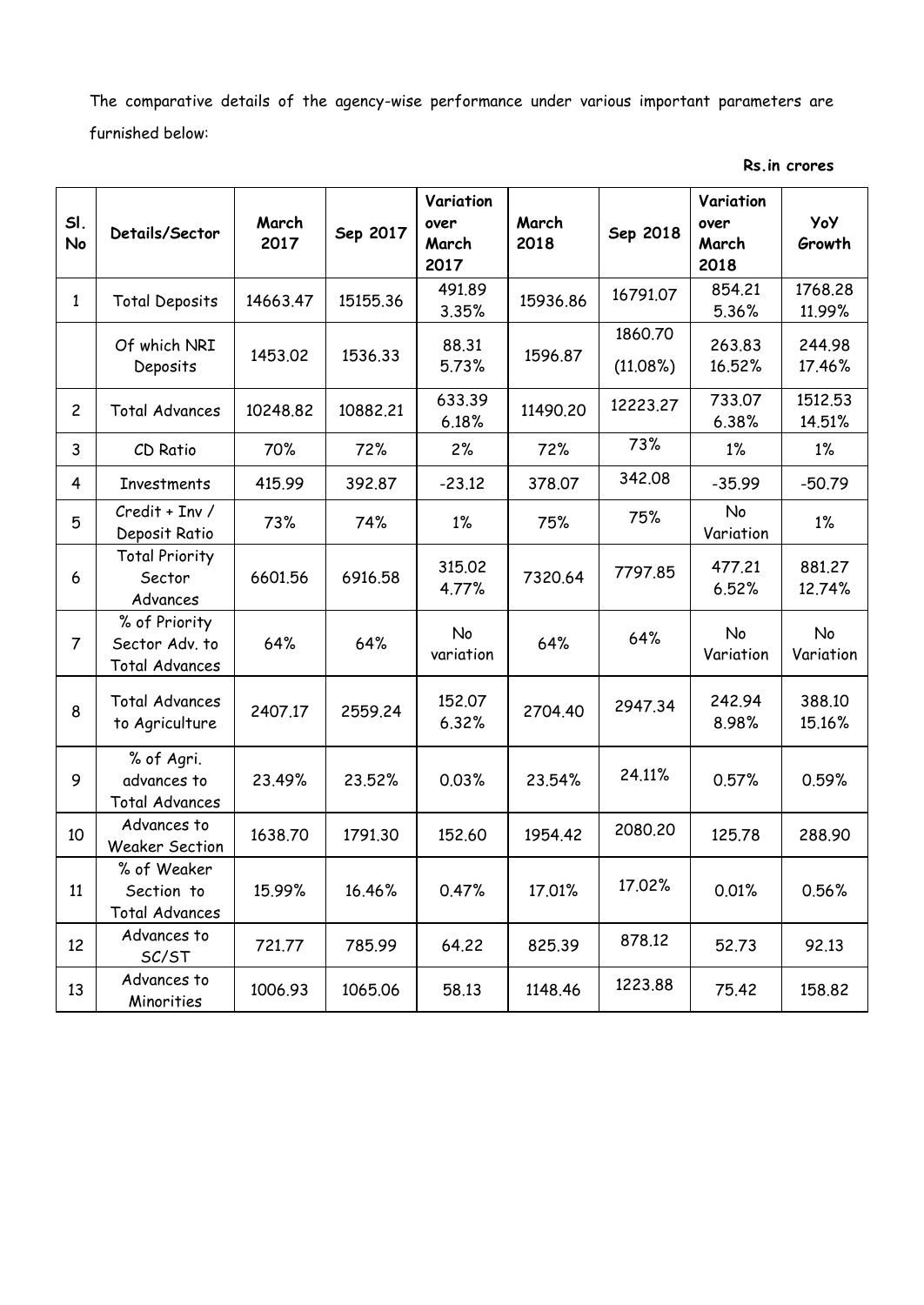## **CD Ratio:**



## **CD Ratio:**

Compared to the growth rate of 5.36% shown by deposits, the advances have registered a growth of 6.38% during the period under review. Hence the CD ratio has improved to 73% as on September 2018.

- $\triangleright$  Out of the 21 Public sector banks present in the UT, 14 Banks are having CD Ratio more than 60% and the remaining 7 Public Sector Banks have a CD Ratio less than 60%.
- $\triangleright$  Among the 19 Private Sector Banks in the UT, 15 Banks are having CD Ratio more than 60% and the remaining 4 have a CD Ratio of less than 60%.
- $\triangleright$  PSCB, RRB and PCCLDB CD Ratio stood at above 60%.
- > The main reason for some banks having CD ratio less than 60% is due to presence of Government and Institutional deposits with these banks.

| Area                           | R B I Norms | as on March 2018 | as on September 2018 |
|--------------------------------|-------------|------------------|----------------------|
| Priority Sector                | 40%         | 64%              | 64%                  |
| Agricultural Advances          | 18%         | 23.54%           | 24.11%               |
| <b>Weaker Section Advances</b> | $10\%$      | 17.01%           | 17.02%               |

## **Performance under other key functional areas:**

## **Credit to Deposit and Investment Ratio**

It is reported that RRB, PSCB & PCCLDB have made an investment to the tune of Rs. 342.08 Crores in Government Securities and as a result the Credit plus Investment to Deposit ratio is at 75% as on September 2018.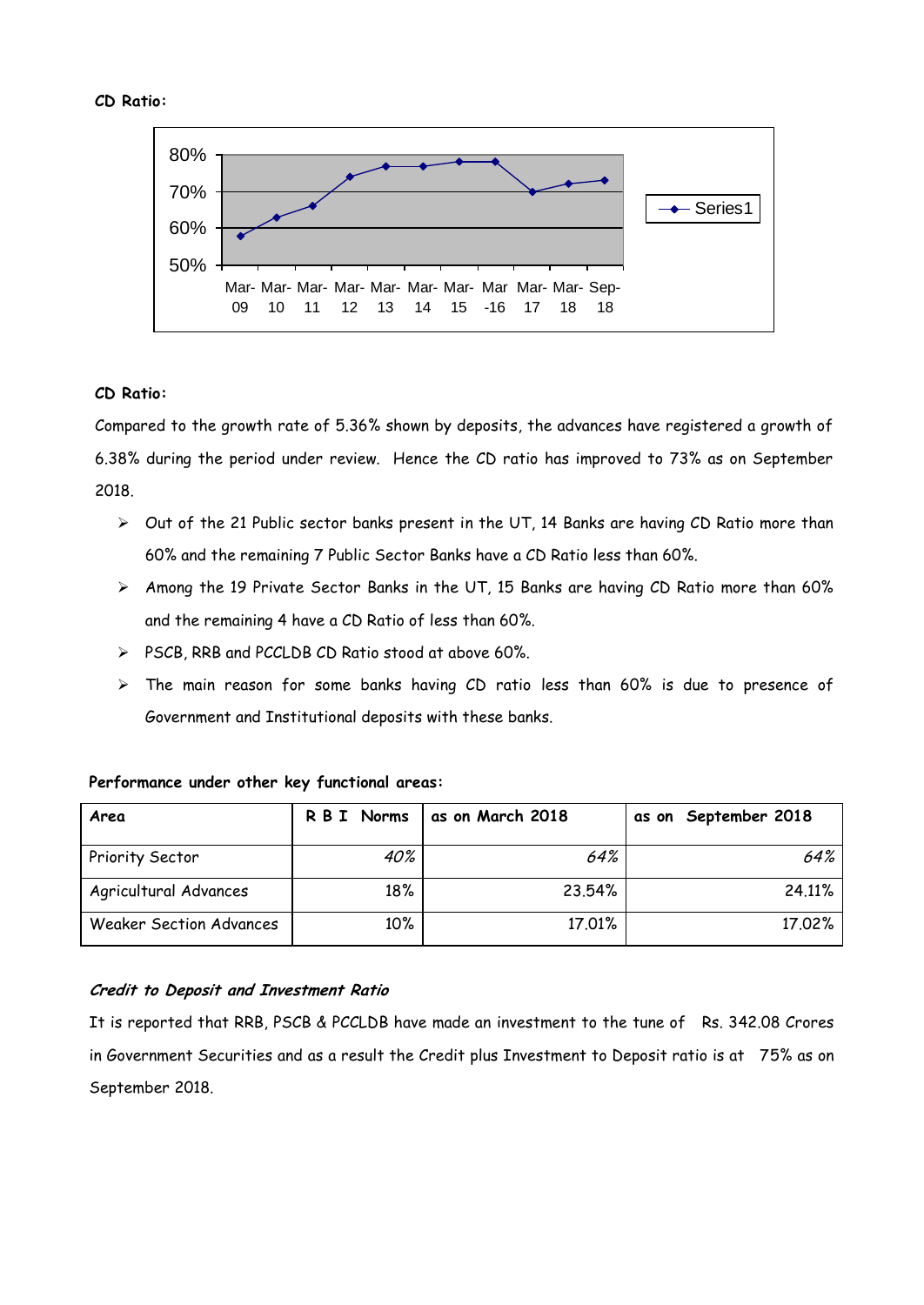#### **10. Performance under Annual Credit Plan 2018-19 – Agriculture, MSME & OPS**

The Sector wise target vis-à-vis achievement (Disbursement) as on 30.09.2018 is given below:

|  |  | (Rs. in Crores) |
|--|--|-----------------|
|--|--|-----------------|

|              | Target  | Achievement          | % of        |
|--------------|---------|----------------------|-------------|
| Sector       |         | As on September 2018 | Achievement |
| Agriculture  | 715,50  | 735.97               | 102.86      |
| NFS (MSME)   | 347.45  | 351.44               | 101.15      |
| <b>OPS</b>   | 338.65  | 325,77               | 96.20       |
| <b>TOTAL</b> | 1401.60 | 1413.18              | 100.83      |

**The details of performance received from the banks are placed in the annexure.** 

## **Agriculture**

During the period under review banks in UT of Puducherry disbursed an amount of Rs.735.97 Crores against a target of Rs.715.99 Crores. Banks are requested to continue to disburse agricultural loan and give thrust for disbursement of investment credit under agriculture and allied sector to achieve the targets for MTL and finance to ACABCs to be explored taking into account the trust for Doubling of Farmer's Income by 2022. Bank wise performance under the Flow of credit to Agriculture is furnished in the annexure.

All the crop loans given to notified crops in the notified area are to be invariably covered under Pradhan Mantri Fasal Bima Yojana (PMFBY) in view of the premium subsidy provided by Government of Puducherry. A special meeting on PMFBY was held on 16.10.2018 and the notification of Government of Puducherry has also been circulated among all the banks.

## **Performance under Kisan Credit Card Scheme:**

During the year upto September 2018, banks have issued 2103 new KCC and extended credit assistance of Rs.31.41 Crores. Banks are requested to provide Rupay KCC to all crop loans

## **Milch Animal Applications**

Animal Husbandry Department, Government of Puducherry has informed that they would be forwarding applications from beneficiaries for mini-dairy units under DEDS Scheme. The banks are requested to consider the applications on merits and dispose the same immediately and also claim subsidy through ensure portal. More than 2500 applications for purchase of Milch Animals received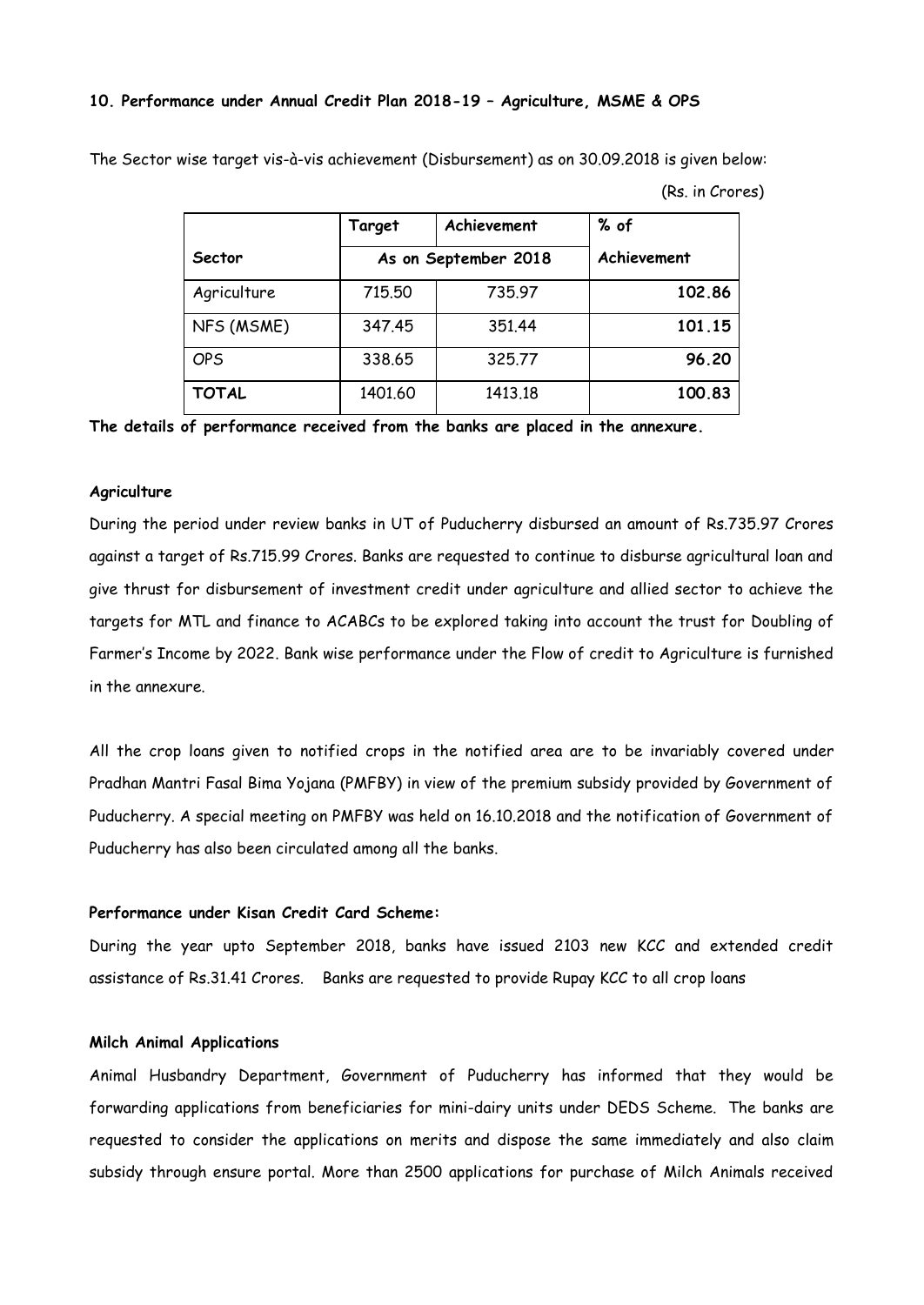from beneficiaries in Ariyankuppam Block have been sent to banks for consideration on merits. Banks are requested to decide on individual merits and sanction all eligible applications.

**Banks are requested to utilize the special schemes formulated by NABARD like area development scheme to enchance credit flow to investment credit under agriculture and achievement of doubling of farmers income by 2022.**

## **Credit Flow to Non-Farm Sector (MSME):**

As per the report received from bank branches the credit flow to MSME sector is placed at Rs.351.44 Crores. The available details provided by banks in respect of Micro, Small and Medium Sectors are also placed in annexure. Banks are also requested to ensure achievement of targets as per PM task force on MSME.

In view of the various schemes in operation viz. Credit Guarantee Fund Trust Scheme, Credit Linked Capital Subsidy scheme and Micro Finance Scheme banks are requested to increase the lending under MSME sector also under MUDRA & Stand-up India Scheme.

## **Housing Finance, Educational Loan and other priority sector**

As per the information received from banks the total disbursement made during the year 2018-19 upto September 2018 is Rs.83.94 Crores and the educational loan is Rs.15.82 Crores.

#### **Vidya Lakshmi Portal**

Government of India has advised banks to route all education loan applications through Vidya Lakshmi Portal (VLP) only. In this regard all the banks are also requested to conduct awareness campaigns. All the banks were requested to inform the details regarding the same and progress made in processing of applications through Vidya Lakshmi portal.

## **Credit Flow to other sectors under Priority Sector:**

Under other priority sector targets have been assigned to banks for **Export Credit, Renewable Energy and Social Infrastructure also.** The received details are placed as annexure. All the banks are requested to classify the advances accordingly and report the same so as to present the details for review.

#### **Disbursement to Minority Community, SC/ST & Women**

As per the information received from banks the disbursement to minority communities is placed at Rs.61.13 Crores, to SC/ST at Rs.41.87 cores and Rs.93.37 Crores to women beneficiaries.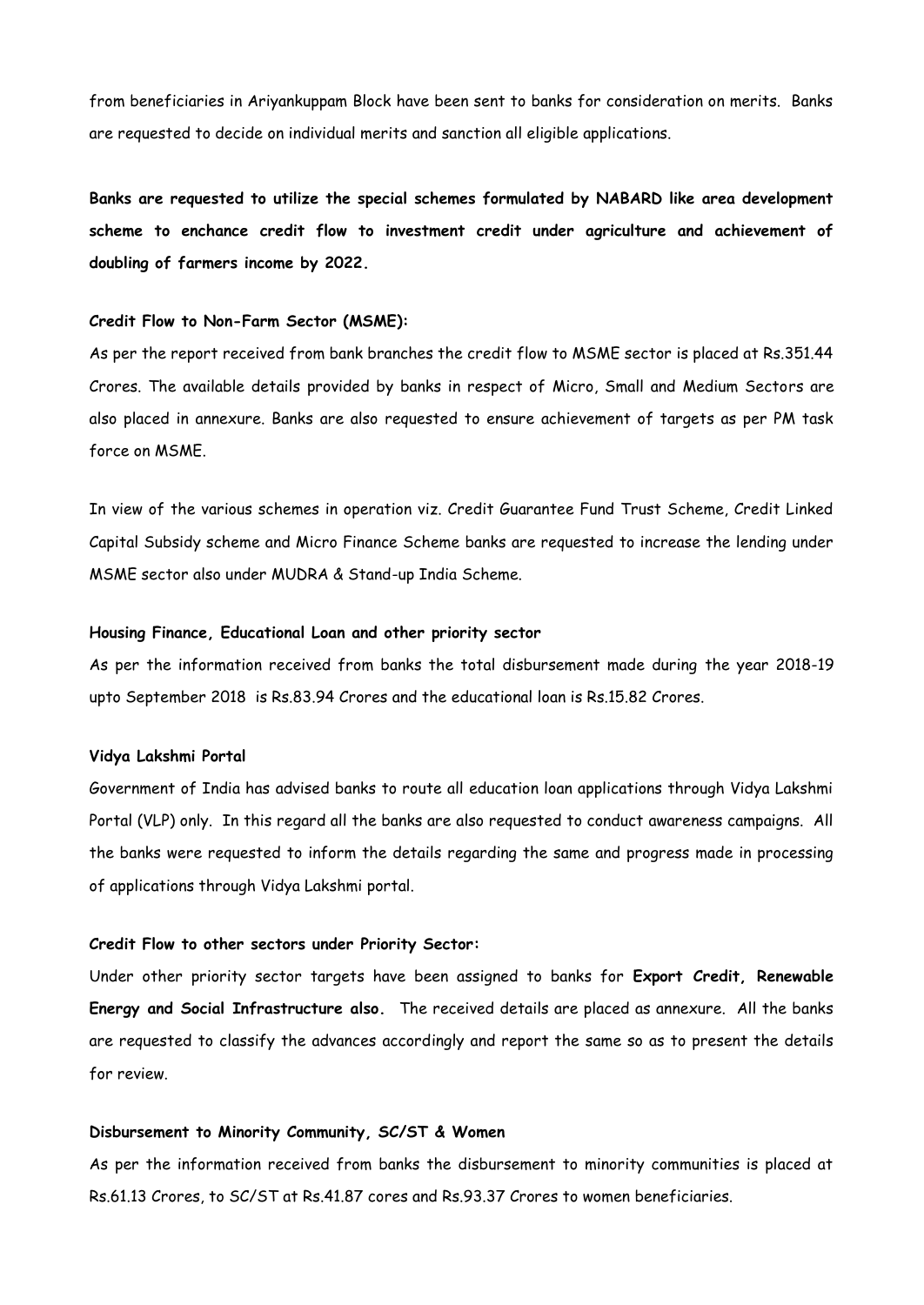## **11 SHG Credit Linkage:**

During the year 2018-19 upto September 2018, 1348 groups were credit linked to the tune of Rs.34.87 Crores. The number of active SHG SB accounts as received from the banks is placed as annexure.

E Sakthi portal has been operationalized by NABARD in UT of Puducherry and the details of DRDA promoted groups are presently available. All the banks are requested to inform the details of all SHGs which are having accounts with their branches in UT of Puducherry (including NGO, PUDA groups also) so as to complete the SHG digitalization at the earliest.

## **Joint Liability Groups (JLG):**

During the year 2018-19, upto September 2018, banks in UTP have extended credit to 923 JLGs amounting to Rs.1029.50 Lakhs. Banks are requested to take steps to achieve the target of 2000 JLG for the year 2018-19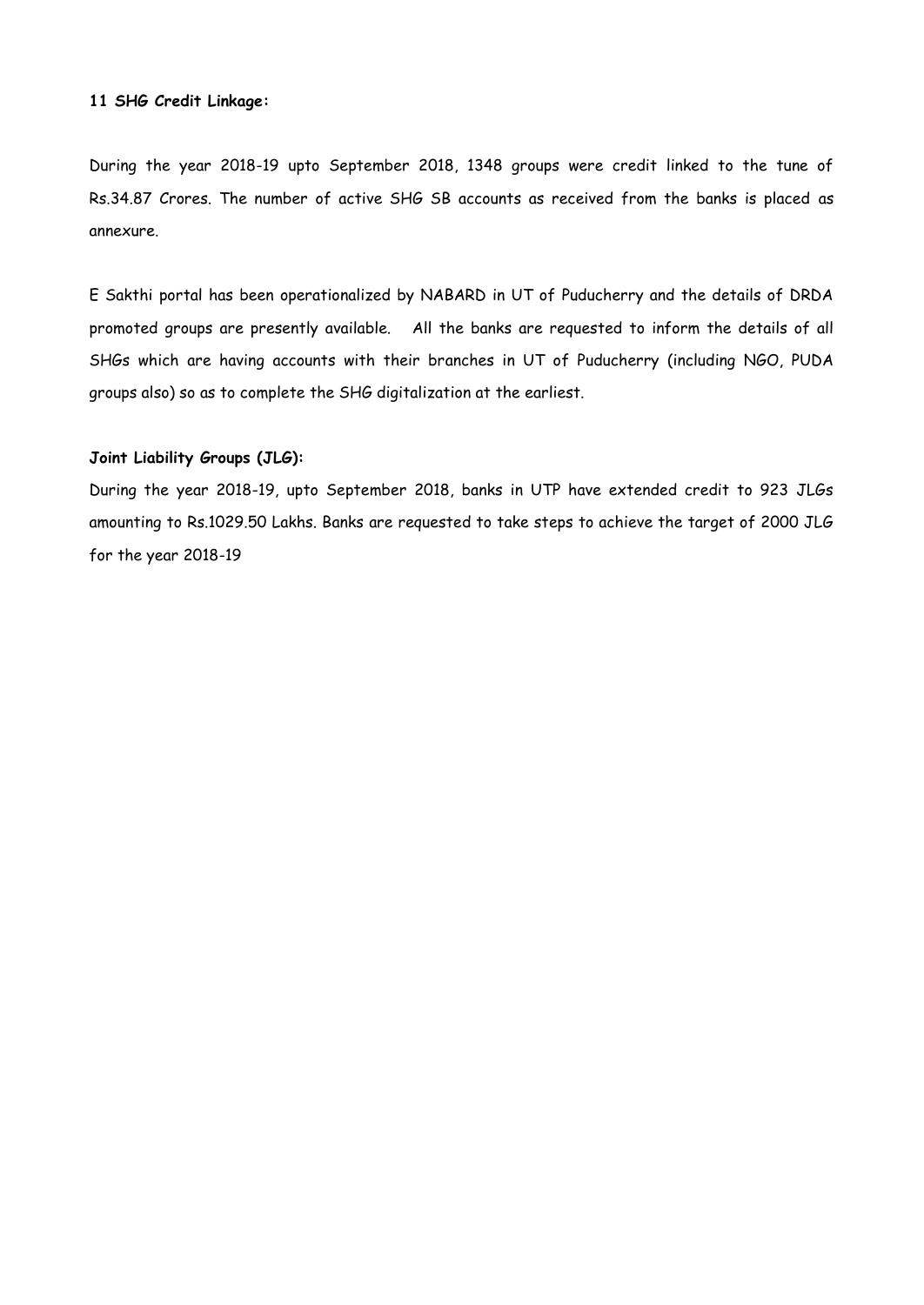#### **12 Review of Performance under Government Sponsored Schemes in UT of Puducherry**

Applications are to be submitted through online mode under PMEGP by the beneficiaries. Banks are requested to log in online to view the status of the applications and update the sanction details.

Loans under DAY- NRLM and NULM are eligible for Interest Subvention benefits for prompt repayment under extant guidelines. All the banks are requested to inform the details to the concerned implementing agencies periodically.

The targets under PMEGP, MUPSES, DAY-NULM, NRLM were informed to the members and the applications are being sent to banks by the concerned departments. All the banks are requested to ensure achievement of the targets. Under PMEGP of the 113 applications available for consideration 11 applications have been rejected and 33 applications involving Rs.58.86 lakhs have been sanctioned. The list of pending applications as per the portal received from KVIC, Chennai has also been sent to respective banks for doing the needful. In respect of NULM and Mudra schemes in Urban areas more than 5000 applications received from the department has been forwarded to the banks for selection and consideration on individual merits.

All the banks are requested to follow the RBI time norms in disposal of applications and achieve the targets. Line departments were also requested to work in close co-ordination with banks for financing viable projects under government sponsored schemes and for achievement of targets. The subsidy is to be claimed as per the time norms and banks are also requested to send utilization certificates to the line departments regarding the same.

DIC has informed that under MUPSES for many cases they have not received utilization certificate for sanction of subsidy. The details were sent to banks and all the concerned banks are requested to send the same immediately.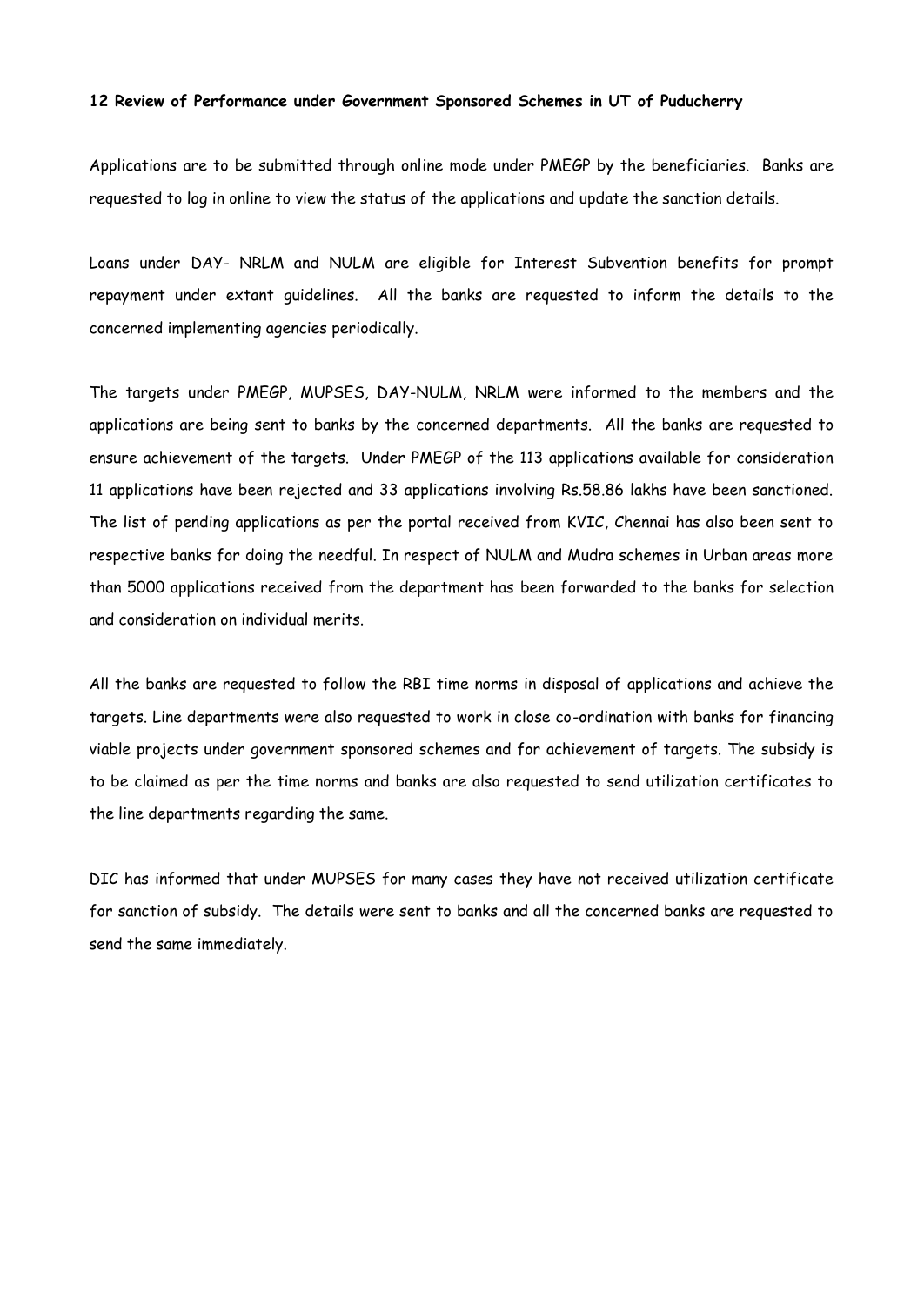## **13. Recovery & NPA**

## **Review of Recovery performance under Priority Sector Advances**

The recovery under Priority Sector advances is at 76% of the total demand during the period under review. The Bank-wise recovery details are furnished in annexure.

As per the available details furnished by members banks the NPA under Agriculture Sector is placed at Rs.156.43 Crores, NFS (MSME) sector was at Rs.192.24 Crores and OPS was at Rs.115.33 Crores as on 30.09.2018.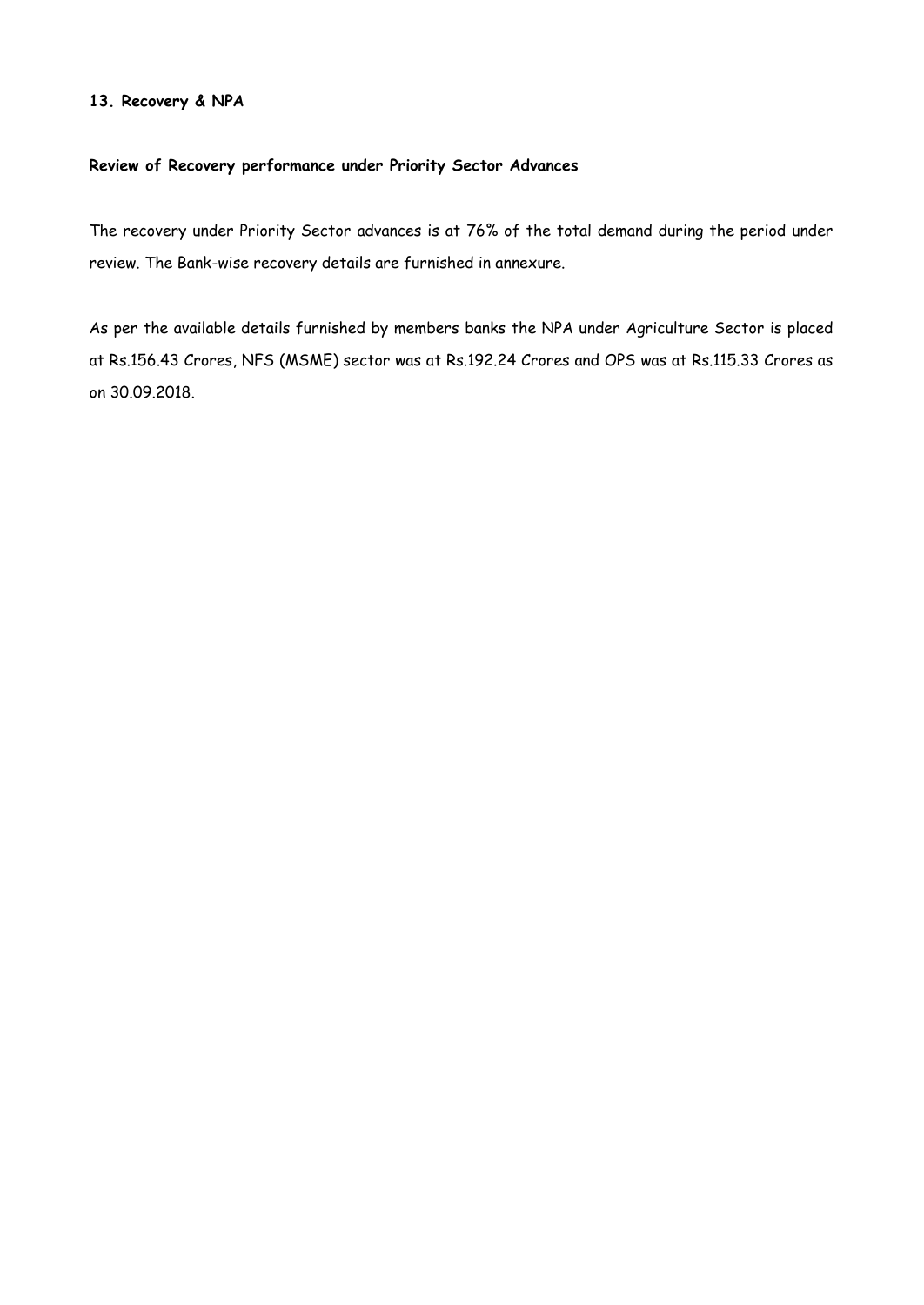## **14. Submission of LBR-2 and LBR-3 Returns**

The level of submission of LBR 2 and LBR U2 by bank branches in UT of Puducherry for the year 2018-19 as of September 2018 is furnished as below:

| Name of the Return | Submission Level | Name of the Return | Submission level |
|--------------------|------------------|--------------------|------------------|
| LBR <sub>2</sub>   | 100%             | LBR U2             | 100%             |
| LBR 3-A            | 100%             | LBR U3-A           | 100%             |

Even though the formats were sent well in advance, repeated telephonic reminders, information through various meetings and personal visit to branches was required to reach the above level of submission. Member banks co-operation is very much required in future so as to submit data within 15 days of completion of the quarter. District Co-ordinators and controlling offices are requested to ensure timely submission with all relevant particulars. In addition to digital mode of submission of data through email, On-line submission facility would be introduced shortly.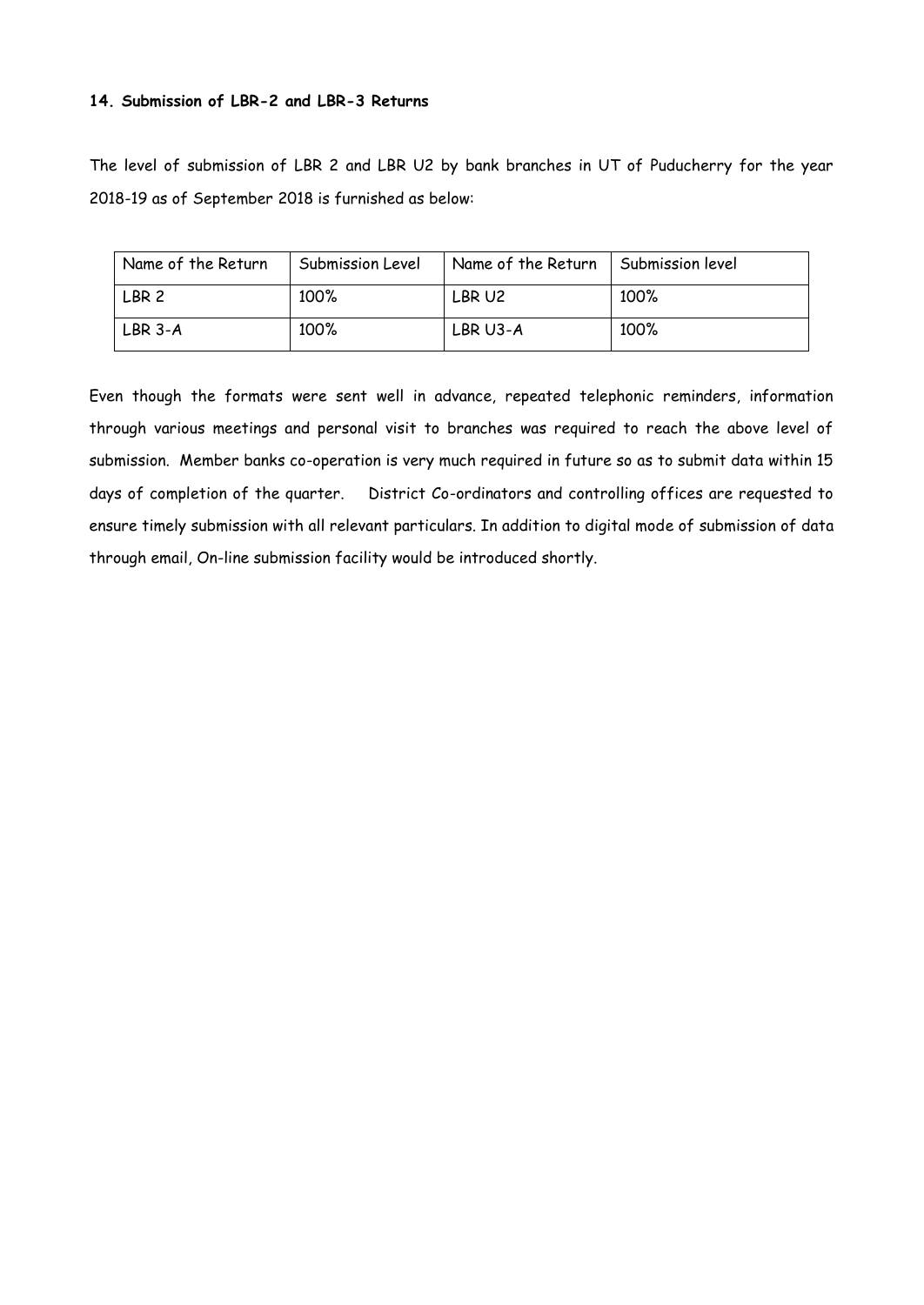**15. Steps taken for improving land record, progress in digitization of land records and seamless loan disbursements.** 

As per the available information the digitalization of land records has also been taken up in Puducherry as per National Land Records Modernisation Project and the concerned department has been requested to periodically update the progress made in this regard.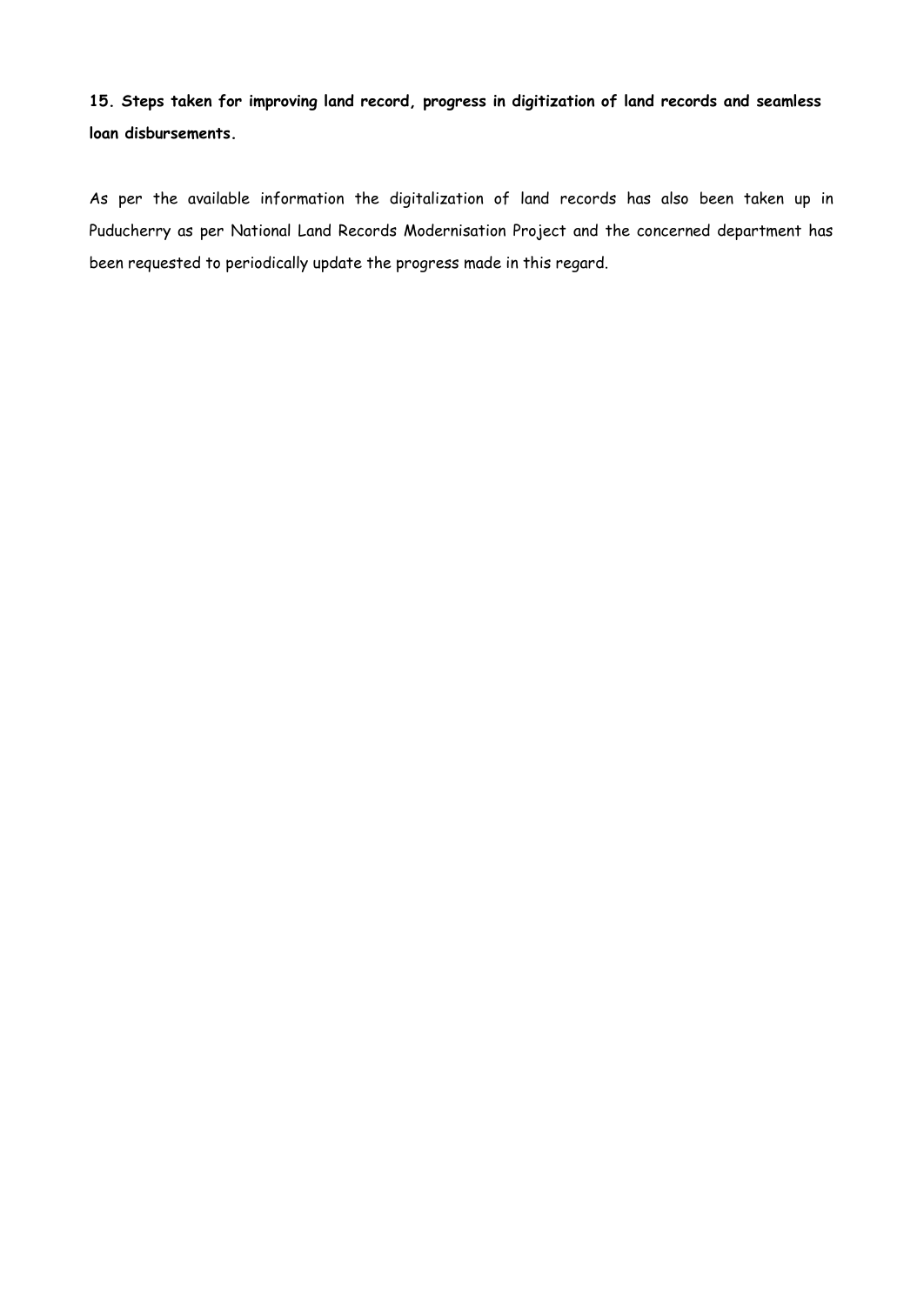## **16.Discussion on Market Intelligence Issues e.g.**

a. Ponzi Schemes/ Illegal Activities of Unincorporated Bodies/ Firms/ Companies Soliciting Deposits from the Public

- b. Banking Related Cyber Frauds, phishing, etc.
- c. Instances of usurious activities by lending entities in the area, cases of over indebtedness
- d. Credit related frauds by borrower groups, etc.

With regard to above agenda SLBC has not received any information regarding the same and we are in touch with the concerned department for the same. The details if any received will the placed for information of the members.